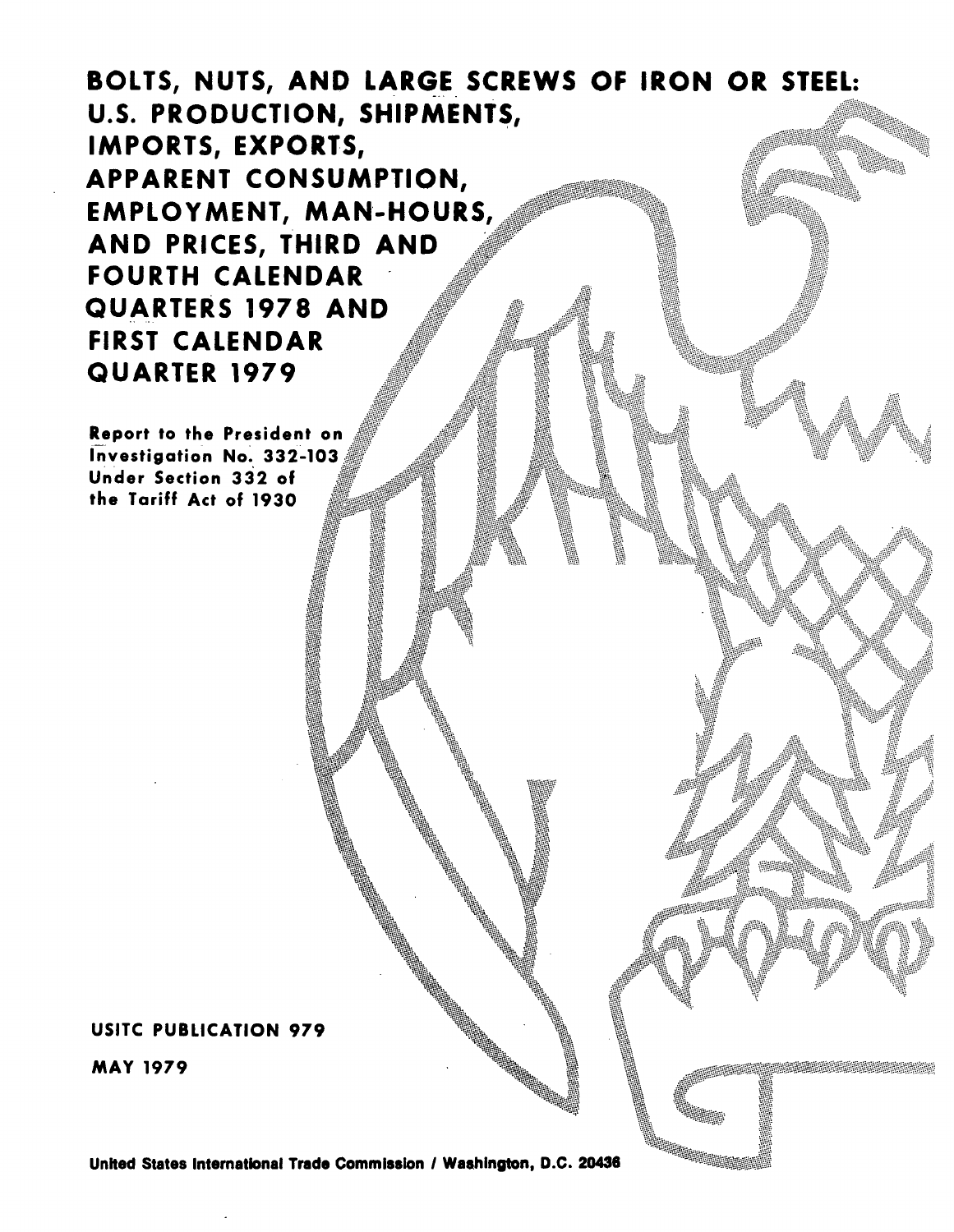### UNITED STATES INTERNATIONAL TRADE COMMISSION

## **COMMISSIONERS**

Joseph O. Parker, Chairman Bill Alberger, Vice Chairman George M.' Moore Catherine Bedell Paula Stern

 $\pmb{\cdot}$ 

Kenneth R. Mason, Secretary to the Commission

This report was prepared principally by

James M. Brandon, Minerals and Metals Division

Office of Industries Norris A. Lynch, Director

Address all communications to Office of the Secretary United States International Trade Commission Washington, D.C. 20436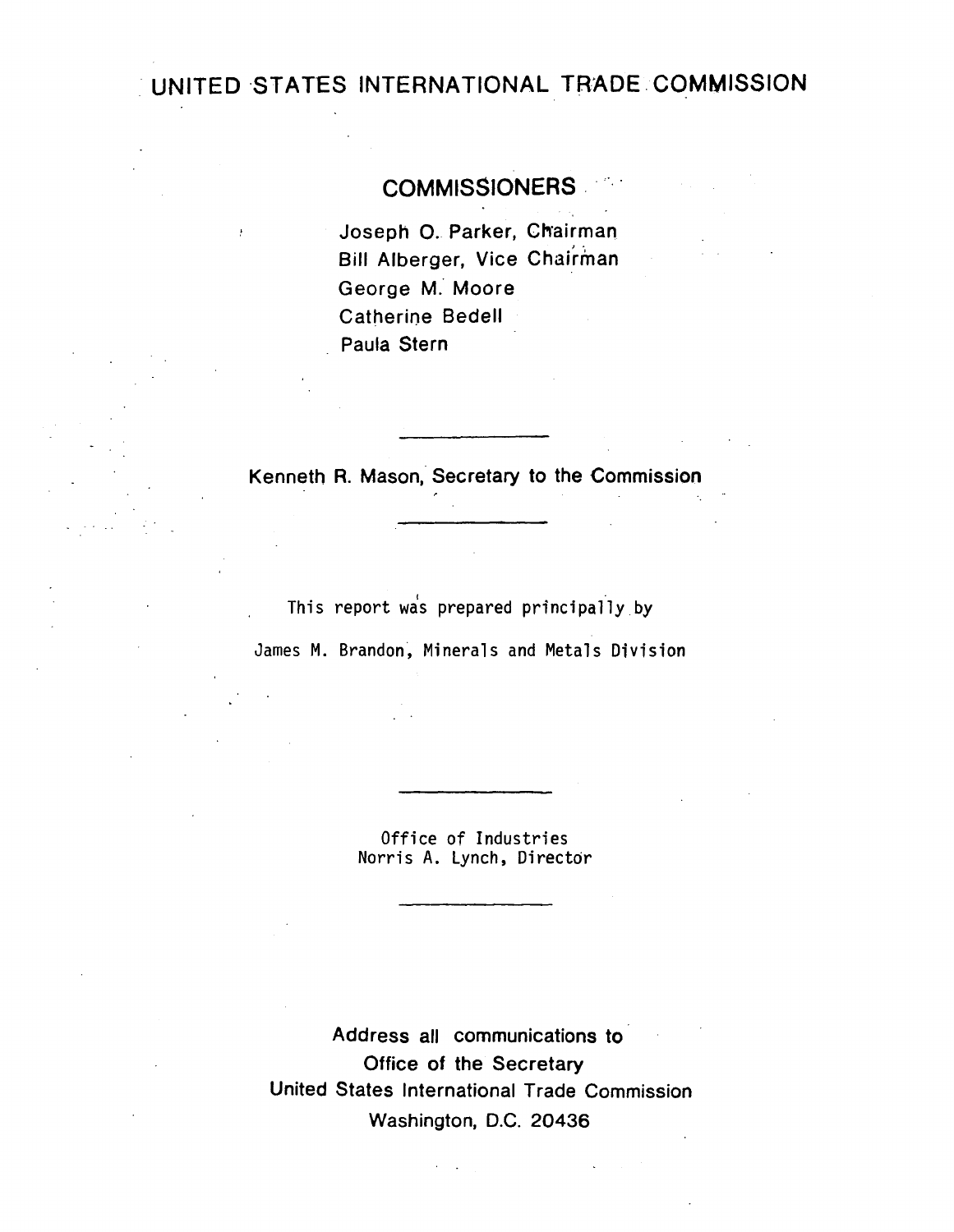UNITED STATES INTERNATIONAL TRADE COMMISSION . Office of the Secretary . Washington, D.C. 20436

FOR RELEASE MAY 31, 1979 CONTACT: William E. Wright (202) 523-0275

USITC 79-052

#### USITC REPORTS RESULTS OF QUARTERLY SURVEY OF PRODUCERS OF BOLTS, NUTS, AND LARGE SCREWS OF IRON OR STEEL

The United States International Trade Commission has completed its first quarterly survey of U.S. producers of bolts, nuts, and large screws of iron or steel, required under Presidential Proclamation No. 4632. The report, which provides information on an annual and monthly basis, is necessary for the monitoring of the effects of temporary increases in duties on imports. The information developed covers U.S. production, U.S. producers' shipments, imports for consumption, exports, apparent consumption, employment, man-hours, and prices.

Major findings of the survey indicate that during the first quarter of 1979, U.S. producers' shipments, based on quantity, were 16 percent greater than shipments in the fourth quarter of 1978 and 26 percent greater than shipments in the third quarter of 1978. U.S. imports of bolts, nuts, and large screws were 4 percent greater in the first quarter of 1979 when compared with the last quarter of 1978, but were 9 percent less than the quantities imported during the third quarter of 1978. The ratio of imports to consumption declined from 51 percent in the third quarter of 1978 to 46 percent in the fourth quarter of 1978 to 42 percent in the first quarter of 1979. The quantity of U.S~ exports during the first quarter of 1979 remained about the same as in·each of the two previous quarters.

more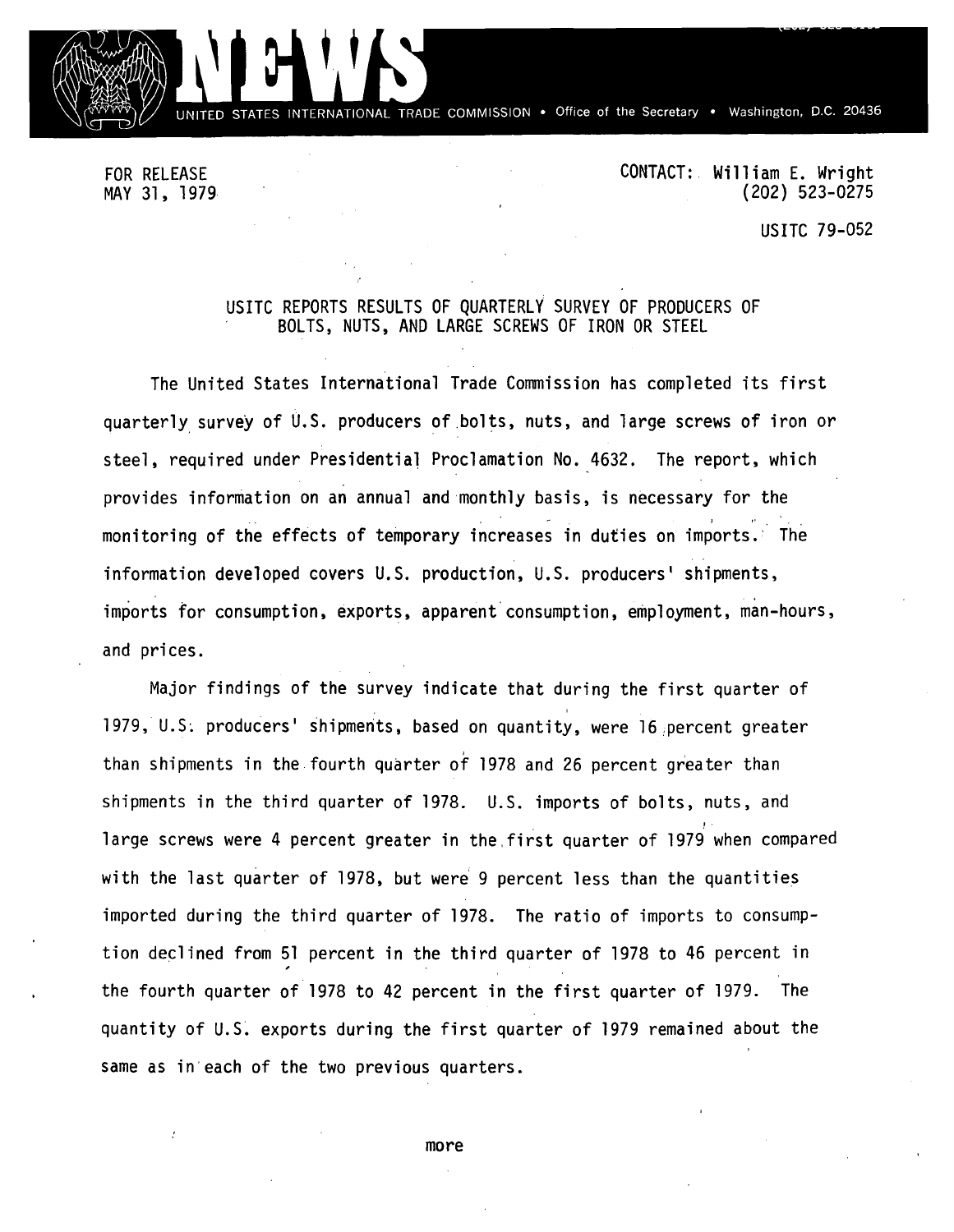2

The average number of employees engaged in the production of bolts, nuts, and large screws gradually increased from the third quarter of 1978 through the first quarter of 1979. The man-hours expended by these workers followed the same increasing trend.

The average lowest net selling prices received in the first quarter of 1979 by U.S. producers for six representative fastener products were, on an average, about 6 percent higher than prices received during the last two quarters of 1978.

..

The report is sent to the Special Representative for Trade Negotiations who is responsible for monitoring the effects of the temporary duty increases implemented by the Presidential proclamation.

Copies of the report (USITC Publication 979), can be obtained by calling (202) 523-5178, or from the Office of the Secretary, 701 E Street NW., Washington, D.C. 20436.

0 0 0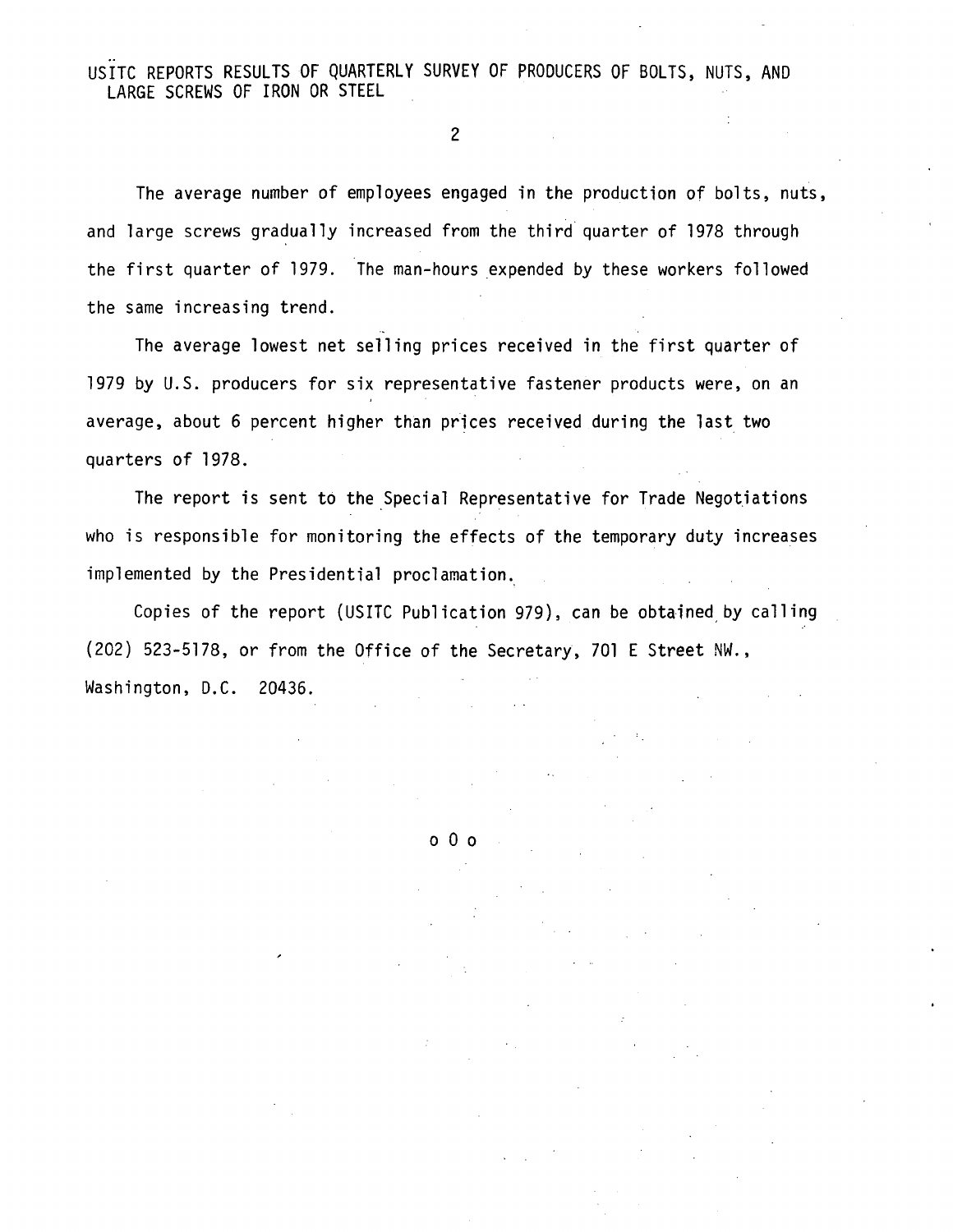Summary Highlights of the First Quarterly Survey of U.S. Producers of Bolts, Nuts, and Large Screws of Iron or Steel

#### Production

From the third quarter of 1978 to the first quarter of 1979, U.S. production of bolts, nuts, and large screws increased approximately 30 percent, from 258 million pounds to 334 million pounds.

#### U.S. producers' shipments

During the first quarter of 1979, U.S. producers' shipments, based on quantity, were 16 percent greater than shipments in the fourth quarter of 1978 and 26 percent greater than shipments in the third quarter of 1978. U.S. producers' intracompany shipments accounted for approximately 5 percent of total shipments during each of the three quarters under discussion.

#### Imports for consumption

U.S. imports of bolts, nuts, and large screws were 4 percent greater in the first quarter of 1979 when compared with the last quarter of 1978, but were 9 percent less than the quantities imported during the third quarter of 1978.

#### Exports

The quantity of bolts, nuts, and large screws exported during the first quarter of 1979 remained about the same, 53 million pounds, as in each of the two previous quarters.

#### Apparent consumption

Apparent consumption of bolts, nuts, and large screws during the first quarter of 1979 was 464 million pounds, which was about 13 percent greater than in the last quarter of 1978 and 11 percent greater than in the third

i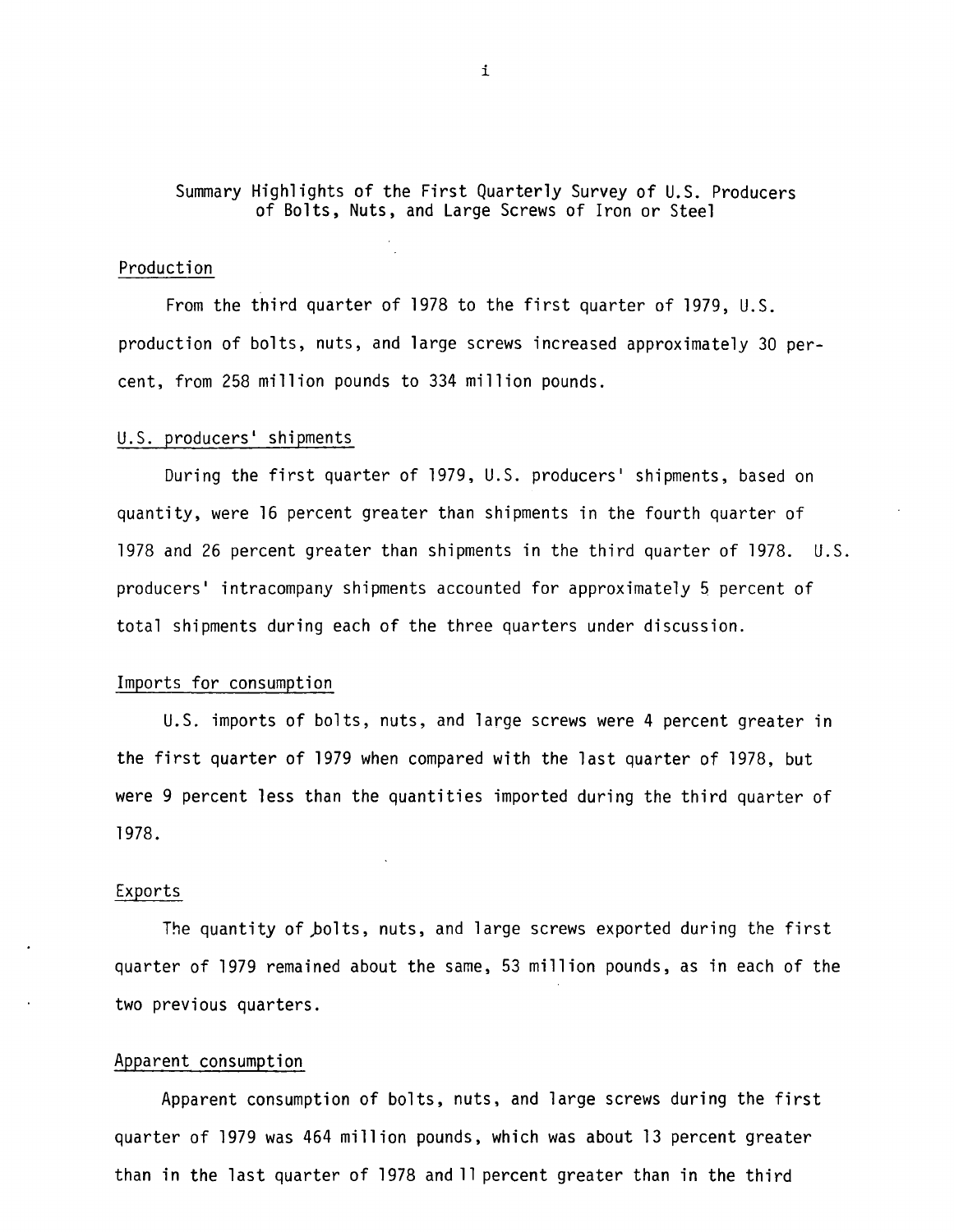quarter of 1978. The ratio of imports to consumption declined from 51 percent in the third quarter of 1978 to 46 percent in the fourth quarter of 1978 to 42 percent in the first quarter-of 1979.

#### Employment and man-hours

The average number of production and related workers engaged in the production of bolts, nuts, and large screws increased continuously during the last two quarters of 1978 and the first quarter of 1979, from 38,100 workers to 41,300 workers. The man-hours expended by these workers followed the same increasing trend during this period.

#### Prices

The average lowest net selling prices received in the first quarter of 1979 on six representative fastener products were, on an average, about 6 percent higher than prices received during the last two quarters of 1978.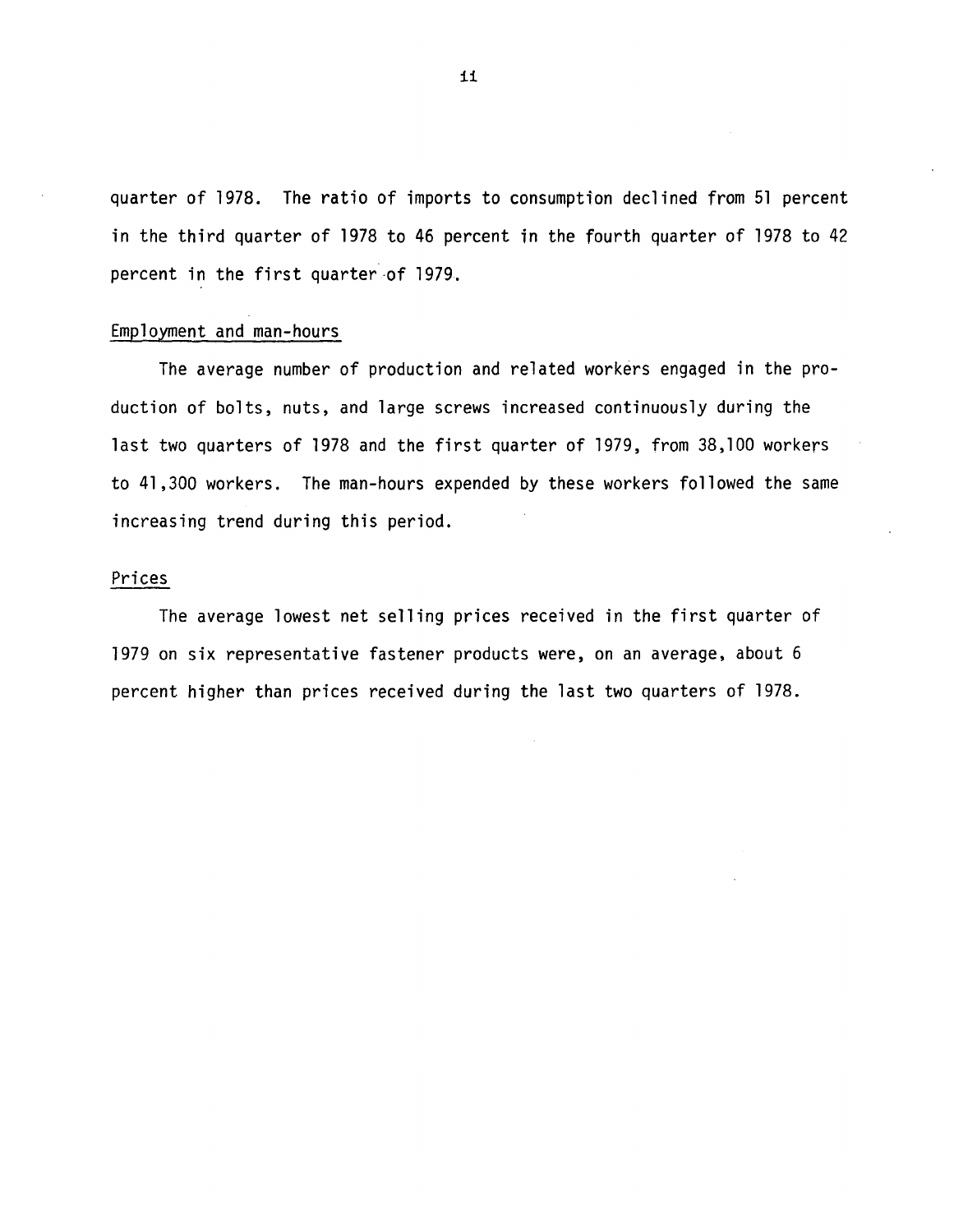### C 0 N T E N T S

Į.

 $\ddot{\phantom{0}}$ 

 $\overline{\phantom{a}}$ 

| 1.  | Bolts, nuts, and large screws of iron or steel: U.S. production,<br>by types, by months, July 1978-March 1979----------                                                                                                                                                                                                       |                             |
|-----|-------------------------------------------------------------------------------------------------------------------------------------------------------------------------------------------------------------------------------------------------------------------------------------------------------------------------------|-----------------------------|
| 2.  | Bolts, nuts, and large screws of iron or steel: U.S. producers'<br>shipments, imports for consumption, exports of domestic<br>merchandise, and apparent consumption, 1975-78, and specified<br>periods July 1978-March-1979-----------------------                                                                            | $\mathbf{1}$<br>$2^{\circ}$ |
| 3.  | Bolts, nuts, and large screws of iron or steel: U.S. producers'<br>shipments, by types, 1975-78, and specified periods, July 1978-<br>March 1979-------------                                                                                                                                                                 | $\mathbf{3}$                |
| 4.  | Bolts, nuts, and large screws of iron or steel: U.S. producers'<br>intracompany shipments, by types, by months, July 1978-<br>March 1979------------                                                                                                                                                                          | $\overline{4}$              |
| 5.  | Bolts, nuts, and large screws of iron or steel: U.S. producers'<br>shipments, by types, of imported bolts, nuts, and large screws<br>further processed, by months, July 1978-March 1979-------------                                                                                                                          | 4                           |
| 6.  | Bolts, nuts, and large screws of iron or steel: U.S. imports<br>for consumption, by types, 1975-78 and specified periods,<br>July 1978-March 1979-----------------                                                                                                                                                            | 5                           |
| 7.  | Average number of persons employed in U.S. establishments in<br>which bolts, nuts, and large screws were produced, total and<br>production and related workers engaged in the production of<br>all products and of bolts, nuts, and large screws, 1975-78<br>and specified periods July 1978-March 1979---------------------- | 6                           |
| 8.  | Man-hours expended by production and related workers in U.S.<br>establishments in which bolts, nuts, and large screws were<br>produced, 1975-78, and specified periods, July 1978-March 1979--                                                                                                                                | $\overline{7}$              |
| 9.  | Bolts, nuts, and large screws: Ranges and averages of lowest<br>net selling prices received by U.S. producers to distributors,<br>by specified periods, July 1975-March 1979----------------------                                                                                                                            | 8                           |
| 10. | Bolts, nuts, and large screws: Ranges and averages of<br>lowest net selling prices received by U.S. producers to<br>distributors, by specified periods, July 1975-March 1979--------                                                                                                                                          | 9                           |
| 11. | Bolts, nuts, and large screws: Ranges and averages of lowest<br>net selling prices received by U.S. producers on sales to<br>distributors, by specified periods, July 1975-March 1979--------                                                                                                                                 | 10 <sup>°</sup>             |
|     |                                                                                                                                                                                                                                                                                                                               |                             |

J.

### Page

 $\ddot{\phantom{a}}$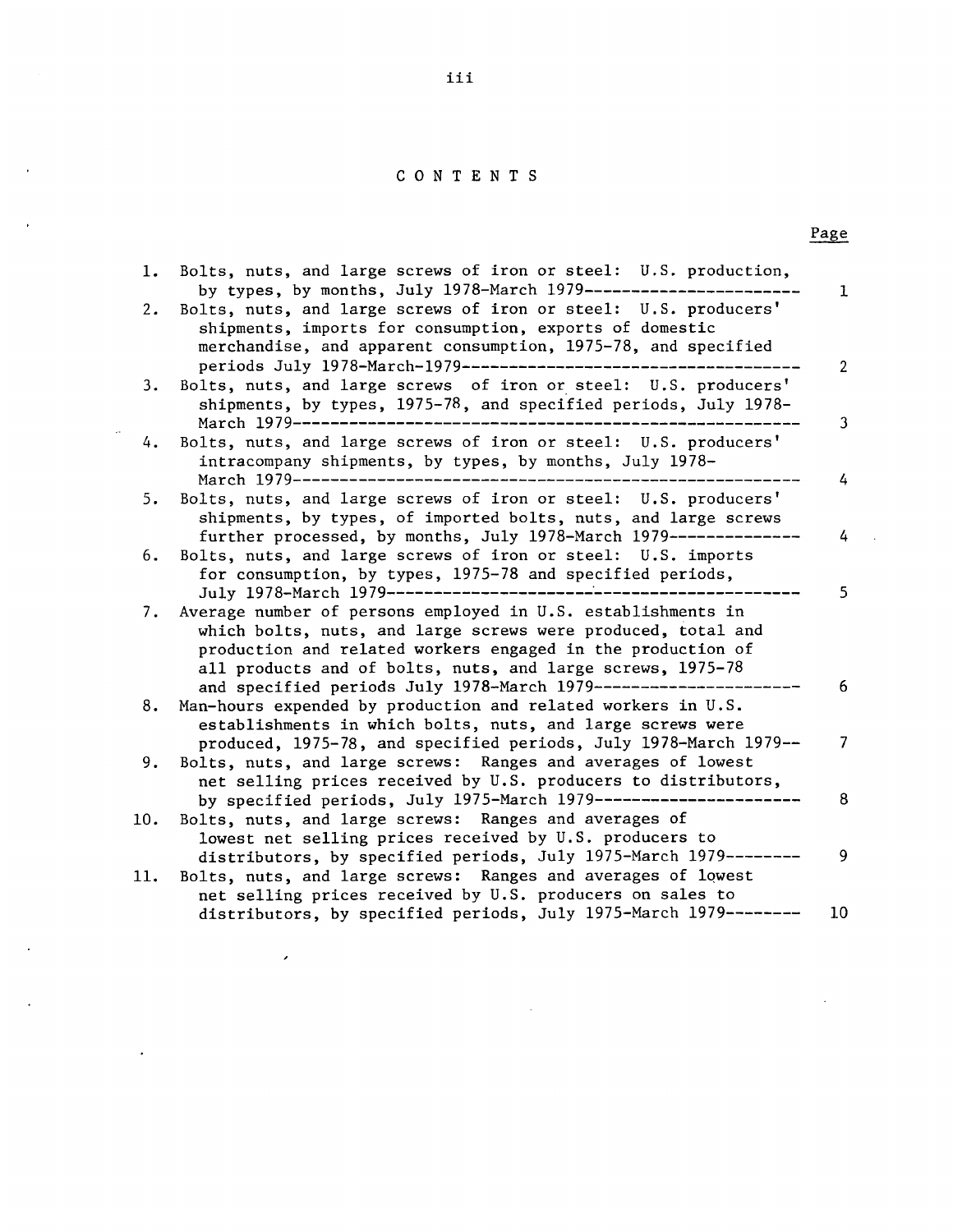$\label{eq:2.1} \frac{1}{\sqrt{2}}\int_{\mathbb{R}^3}\frac{1}{\sqrt{2}}\left(\frac{1}{\sqrt{2}}\right)^2\frac{1}{\sqrt{2}}\left(\frac{1}{\sqrt{2}}\right)^2\frac{1}{\sqrt{2}}\left(\frac{1}{\sqrt{2}}\right)^2\frac{1}{\sqrt{2}}\left(\frac{1}{\sqrt{2}}\right)^2\frac{1}{\sqrt{2}}\left(\frac{1}{\sqrt{2}}\right)^2\frac{1}{\sqrt{2}}\left(\frac{1}{\sqrt{2}}\right)^2\frac{1}{\sqrt{2}}\left(\frac{1}{\sqrt{2}}\right)^2\frac{1}{\sqrt{$ 

 $\label{eq:2.1} \frac{1}{\sqrt{2}}\left(\frac{1}{\sqrt{2}}\right)^{2} \left(\frac{1}{\sqrt{2}}\right)^{2} \left(\frac{1}{\sqrt{2}}\right)^{2} \left(\frac{1}{\sqrt{2}}\right)^{2} \left(\frac{1}{\sqrt{2}}\right)^{2} \left(\frac{1}{\sqrt{2}}\right)^{2} \left(\frac{1}{\sqrt{2}}\right)^{2} \left(\frac{1}{\sqrt{2}}\right)^{2} \left(\frac{1}{\sqrt{2}}\right)^{2} \left(\frac{1}{\sqrt{2}}\right)^{2} \left(\frac{1}{\sqrt{2}}\right)^{2} \left(\$ 

 $\sim 10^{-1}$ 

 $\sim 10^{-1}$ 

 $\label{eq:2.1} \frac{1}{\sqrt{2}}\int_{\mathbb{R}^3}\frac{1}{\sqrt{2}}\left(\frac{1}{\sqrt{2}}\right)^2\frac{1}{\sqrt{2}}\left(\frac{1}{\sqrt{2}}\right)^2\frac{1}{\sqrt{2}}\left(\frac{1}{\sqrt{2}}\right)^2\frac{1}{\sqrt{2}}\left(\frac{1}{\sqrt{2}}\right)^2.$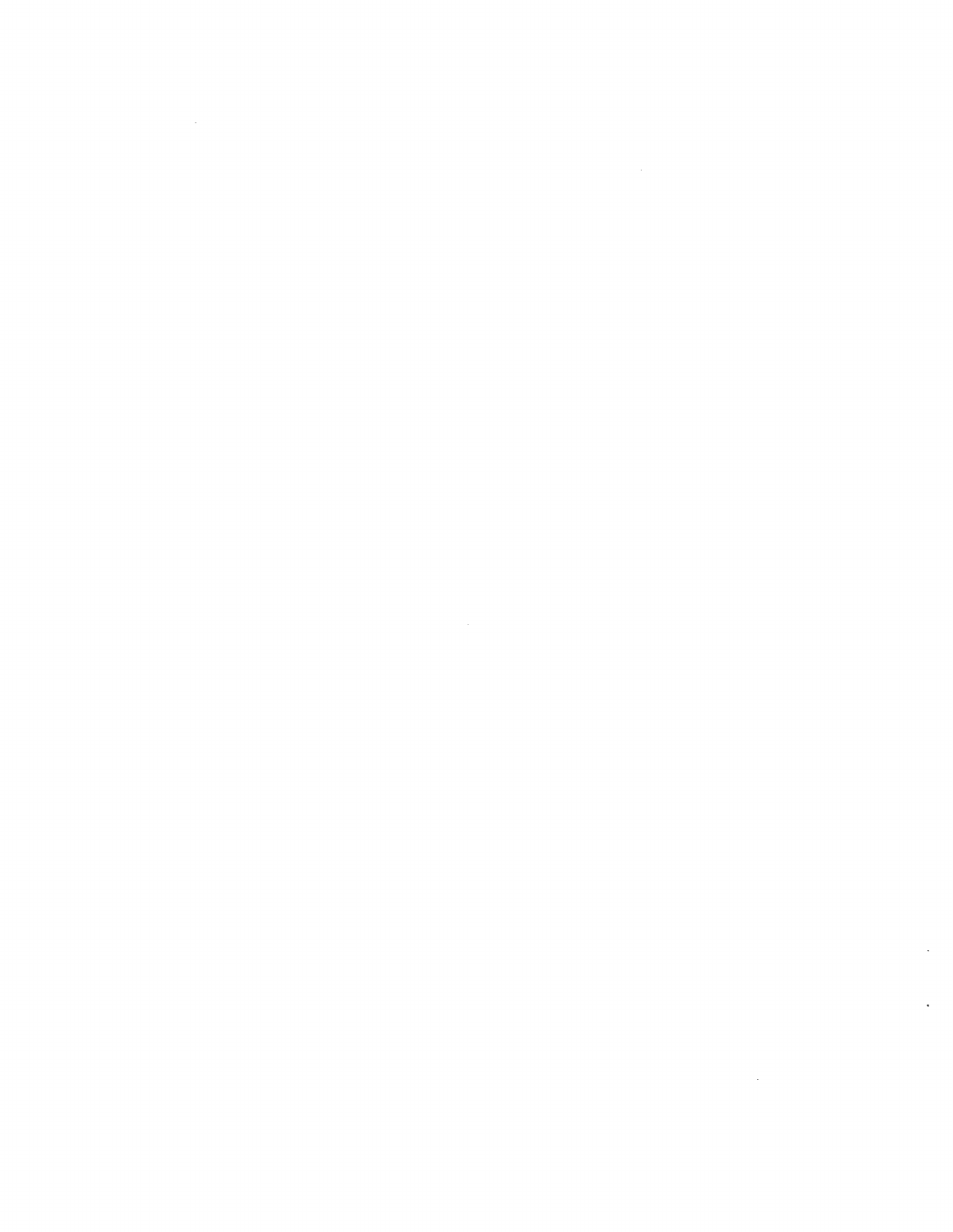| Period     | Bolts and<br>large screws | <b>Nuts</b>                    | Total   |
|------------|---------------------------|--------------------------------|---------|
|            |                           | Quantity (thousands of pounds) |         |
|            |                           |                                |         |
| 1978:      |                           |                                |         |
| $July---$  | 52,048:                   | 12,198:                        | 64,246  |
| August $-$ | 75,474:                   | 21,264:                        | 96,738  |
| September- | 78,718:                   | 17,898:                        | 96,616  |
| October-   | 85,488:                   | 21,315:                        | 106,803 |
| November-  | 78,473:                   | 21,349:                        | 99,822  |
| December-  | 79,112 :                  | 19,181:                        | 98,293  |
| 1979:      |                           |                                |         |
| January-   | 86,160:                   | 23,338:                        | 109,498 |
| February   | 82,889 :                  | 23,045:                        | 105,934 |
| March--    | 92,660:                   | 26,487:                        | 119,147 |
|            |                           |                                |         |

Table 1.--Bolts, nuts, and large screws of iron or steel: U.S. production by types, by months, July 1978-March 1979

Source: Compiled from data submitted in response to questionnaires of the U.S. International Trade Connnission.

 $\mathbf{r}$ 

 $\sqrt{2}$ 

l.

J.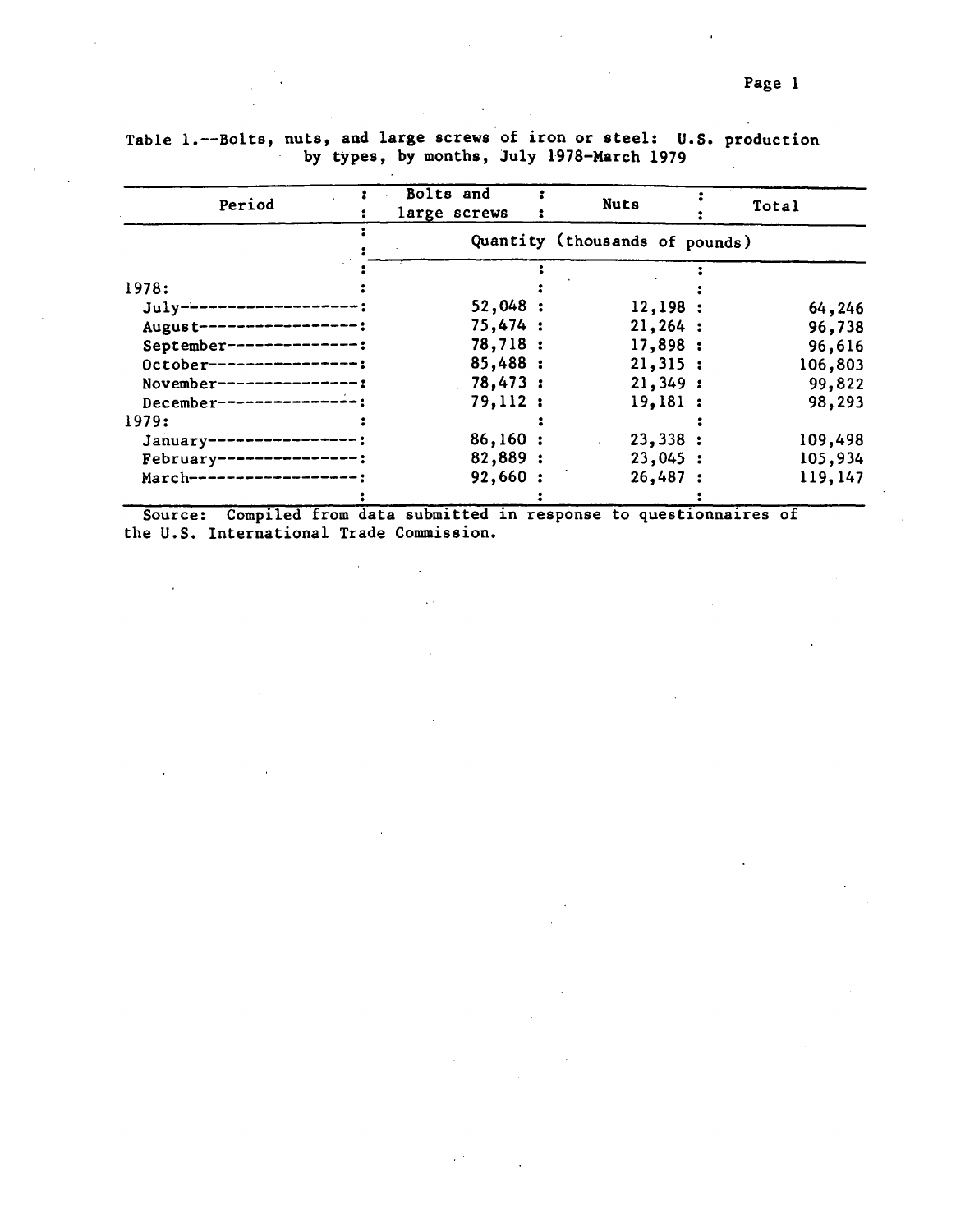Table 2.--Bolts, nuts, and large screws of iron or steel: U.S. producers' shipments, imports for consumption, exports of domestic merchandise, and apparent consumption, 1975-78, and specified periods July 1978-March 1979

|                                   |             |           |                                |                            | : Ratio (percent) of |            |
|-----------------------------------|-------------|-----------|--------------------------------|----------------------------|----------------------|------------|
|                                   | Producers'  |           |                                | Apparent                   | imports to--         |            |
| Period                            | ship-       | Imports   | : Exports $1/$ :               | consump-                   |                      | : Apparent |
|                                   | ments       |           |                                | tion                       | :Shipments: consump- |            |
|                                   |             |           |                                |                            | $\ddot{\phantom{a}}$ | tion       |
|                                   |             |           | Quantity (thousands of pounds) |                            |                      |            |
|                                   |             |           |                                |                            |                      |            |
| $1975$ --------------: 1,050,140: |             | 534,796 : |                                | 172,486:1,412,450:         | 51:                  | 38         |
| $1976$ -------------: 1,133,952 : |             | 704,474:  |                                | 197,269:1,641,157:         | 62:                  | 43         |
| $1977---------: 1,175,563$        |             | 716,916:  |                                | 218,265 : 1,674,214 :      | 61:                  | 43         |
| $1978$ --------------; 1,151,326  |             | 849,313:  |                                | 217,051 : 1,783,588 :      | 74 :                 | 48         |
| 1978                              |             |           |                                |                            |                      |            |
| $July-----$                       | 67,335:     | 77,074 :  | 15,255:                        | 129,154 :                  | 115:                 | 60         |
| August-----------:                | 93,943:     | 72,349:   | 21,301:                        | 144,991:                   | 77 :                 | 50         |
| September--------:                | 94,237:     | .65,380:  | 14,528:                        | 145,089:                   | 69:                  | 45         |
| October----------;                | 100,634:    | 66,751:   | 20,439:                        | 146,946:<br>$\sim 10^{-1}$ | 66 :                 | 45         |
| November---------:                | 92,699 :    | 67,107:   | 17,723:                        | 142,083:                   | 72 :                 | 47.        |
| December---------:                | 83,616 :    | 53,181:   | 15,413:                        | 121,384:                   | 64 :                 | 44         |
| 1979                              |             |           |                                |                            |                      |            |
| January----------:                | 107,364 :   | 65,151:   | 16, 192:                       | 156,323:                   | 61 :                 | 42         |
| February ---------:               | 99,152:     | 68,174:   | 17,566:                        | 149,760:                   | 69:                  | 46         |
| $March-----$                      | 115,276:    | 61,404:   | 19, 122:                       | 157,558:                   | 53:                  | 39         |
|                                   |             |           | Value (thousands of dollars)   |                            |                      |            |
|                                   |             |           |                                |                            |                      |            |
| 1975---------------               |             |           |                                |                            | $\ddot{\phantom{a}}$ | 20         |
|                                   | 947,450 :   | 207,795:  |                                | 101,251 : 1,053,994 :      | 22 :<br>23:          | 21         |
| $1976$ --------------             | 986,432 :   | 227,390 : |                                | $107,055$ : 1,106,767:     | 24:                  | 21         |
| $1977$ -------------;             | 1,074,609:  | 256,220:  |                                | 114, 252 : 1, 216, 577 :   |                      | 28         |
| $1978$ -------------:             | 1,095,332:  | 368,865:  |                                | 133, 112 : 1, 331, 085     | 34 :                 |            |
| 1978                              |             |           |                                |                            |                      |            |
| $July---------1$                  | 59,224:     | 31,841:   | 8,258:                         | 82,807 :                   | 54 :                 | 39         |
| August-----------:                | 85,074 :    | 31,029:   | 10,348:                        | 105,755:                   | 37:                  | 29         |
| September--------:                | $84,806$ :  | 30,697:   | 9,575:                         | 105,928:                   | 36 :                 | 29         |
| $October-----$                    | 92,098 :    | 32,110:   | 12,623:                        | 111,585:                   | $-35$ :              | 29         |
| November---------:                | 84,565 :    | 31,840:   | 10,875:                        | 105,530:                   | 38:                  | 30         |
| $December-----$                   | 78,146 :    | 49,324 :  | 10,635:                        | 116,835:                   | 63 :                 | 42         |
| 1979                              |             |           |                                |                            |                      |            |
| January-----                      | 100,701:    | 31,158:   | 10,382:                        | 121,477                    | 31:                  | 26         |
| $February-----$                   | 94,958      | 34,421:   | 11,041:                        | 118,338:                   | 36:                  | 29         |
| March-------------                | $111,421$ : | 29,544 :  | 11,926:                        | 129,039:                   | 27:                  | 23         |
|                                   |             |           |                                |                            |                      |            |

1/ Prior to January 1, 1978, exports include bolts, threaded rods and studs, nuts if nuts and bolts are in the same shipment, screws, rivets, washers, and similar articles. It is estimated by the staff of the U.S. International Trade Commission that bolts, nuts, and large screws of iron or steel accounted for approximately 80 percent of total exports.

Source: U.S. producers' shipments, compiled from data submitted in response to questionnaires of the U.S. International Trade Commission; imports and exports, compiled from official statistics of the U.S. Department of Commerce, except as noted.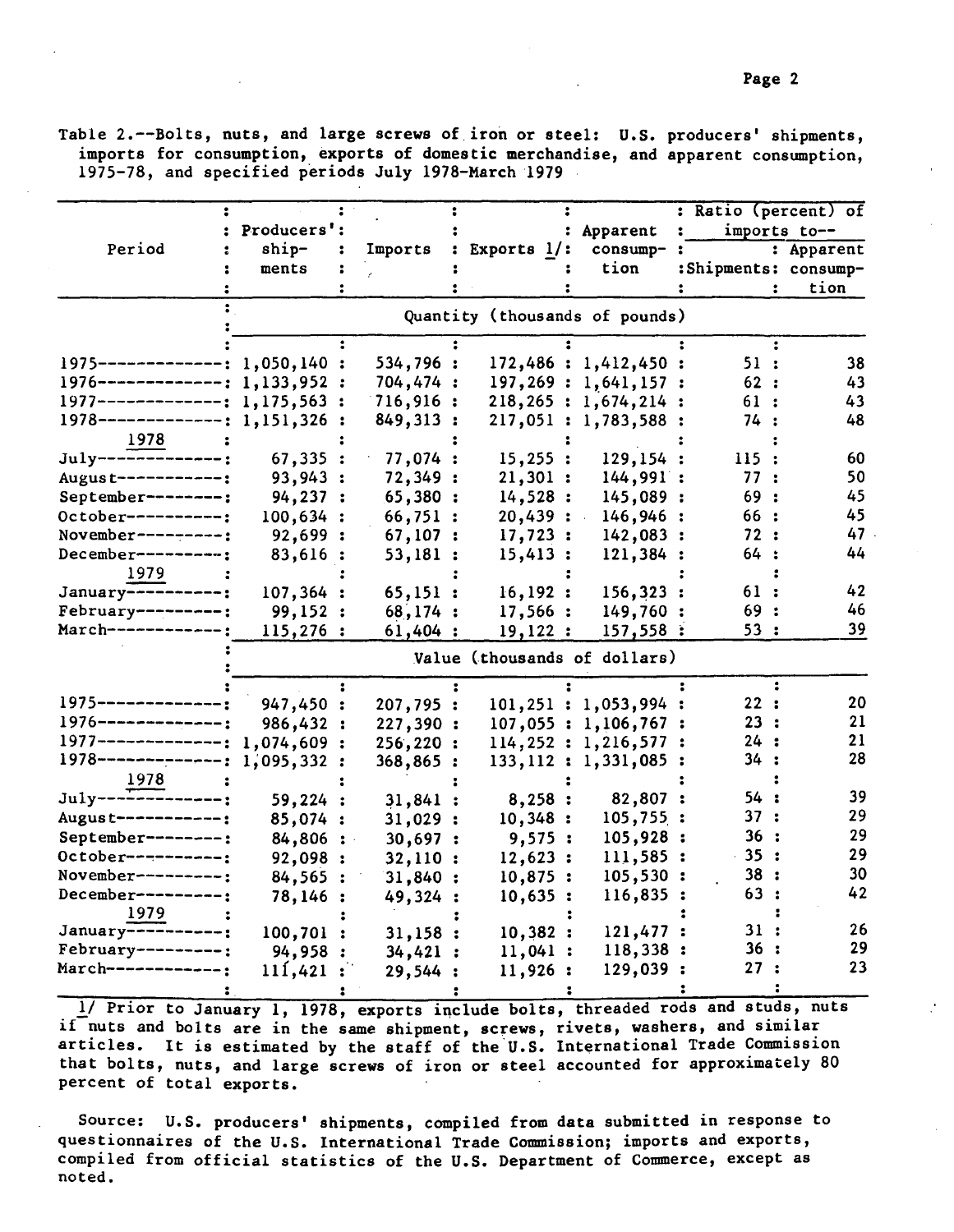|  | Table 3.--Bolts, nuts, and large screws of iron or steel: U.S. producers' |
|--|---------------------------------------------------------------------------|
|  | shipments, by types, 1975-78, and specified periods, July 1978-March 1979 |

| Period                    |                             | Bolts and<br>large screws | <b>Nuts</b>                      | Total                             |
|---------------------------|-----------------------------|---------------------------|----------------------------------|-----------------------------------|
|                           |                             |                           | Quantity (thousands of pounds)   |                                   |
|                           |                             |                           |                                  |                                   |
| 1975--------------------  |                             | 852,064 :                 | 198,076 :                        | 1,050,140                         |
| 1976--------------------- |                             | 912,072 :                 | 221,880 :                        | 1,133,952                         |
| 1977--------------------- |                             | 950,607 :                 | 224,956:                         | 1,175,563                         |
| 1978--------------------  |                             | 920,712 :                 | 230,614:                         | 1,151,326                         |
|                           |                             |                           |                                  |                                   |
|                           | 1978                        |                           |                                  |                                   |
| $July---$                 |                             | 54,134:                   | 13,201:                          | 67,335                            |
|                           | August--------------------; | 73,633:                   | 20,310:                          | 93,943                            |
|                           | September-----------------; | 73,789:                   | 20,448:                          | 94,237                            |
|                           | October-------------------; | 76,496 :                  | 24,138:                          | 100,634                           |
| November----------------- |                             | 73,258:                   | 19,441                           | 92,699<br>$\ddot{\phantom{a}}$    |
| December----------------  |                             | 70,335:                   | 13,281                           | 83,616                            |
|                           |                             |                           |                                  |                                   |
|                           | <u>1979</u>                 |                           |                                  |                                   |
| January-                  |                             | 84,191 :                  | 23,173:                          | 107,364                           |
| February----------------  |                             | 78,709:                   | 20,443:                          | 99,152                            |
| March------------------   |                             | 90,703:                   | 24,573:                          | 115,276                           |
|                           |                             |                           | Value (thousands of dollars)     |                                   |
|                           |                             |                           |                                  |                                   |
| 1975--------------------  |                             | 684,207                   | 263,243<br>:                     | 947,450<br>$\ddot{\cdot}$         |
| 1976-------------------   |                             | 702,426                   | 284,006                          | 986,432<br>$\ddot{\cdot}$         |
| 1977--------------------  |                             | 779,917                   | 294,692                          | 1,074,609<br>$\ddot{\phantom{a}}$ |
| 1978--------------------  |                             | 763,368                   | 331,964:                         | 1,095,332                         |
|                           |                             |                           |                                  |                                   |
|                           |                             |                           |                                  |                                   |
| $July---$                 |                             | 42,099                    | 17, 125:                         | 59,224                            |
|                           | August-------------------;  | 58,327:                   | 26,747:                          | 85,074                            |
|                           | September----------------;  | 57,831:                   | 26,975:                          | 84,806                            |
|                           | October-------------------: | 59,954 :                  | 32,144:                          | 92,098                            |
| November----------------  |                             | 58,323                    | 26, 242:<br>$\ddot{\phantom{a}}$ | 84,565                            |
|                           |                             | 53,644                    | 24,502 :                         | 78,146                            |
|                           |                             |                           |                                  |                                   |
|                           | 1979                        |                           |                                  |                                   |
| January---                |                             | 69,450:                   | 31,251:                          | 100,701                           |
| February-------------     |                             | 65,944:                   | 29,014:                          | 94,958                            |
| March--                   |                             | 77,715 :                  | 33,706:                          | 111,421                           |
|                           |                             |                           |                                  |                                   |

the U.S. International Trade Commission.

 $\bar{\mathcal{A}}$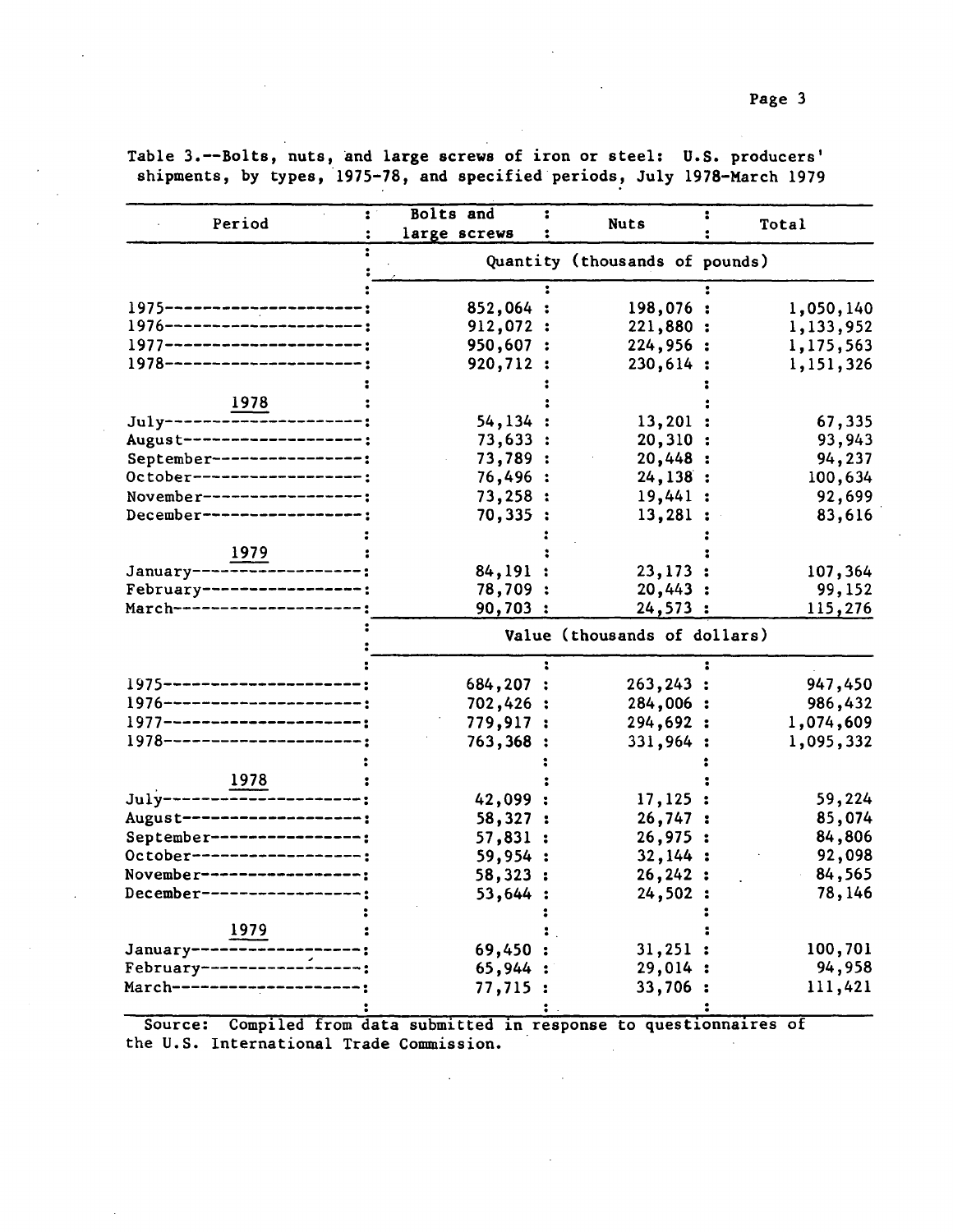| $2 -$<br>Period | Bolts and<br>large screws | <b>Nuts</b>                    | Total |       |
|-----------------|---------------------------|--------------------------------|-------|-------|
|                 |                           | Quantity (thousands of pounds) |       |       |
|                 |                           |                                |       |       |
| 1978:           |                           |                                |       |       |
| $July---$       | 1,736:                    | 294 :                          |       | 2,030 |
| August $-$      | 3,549:                    | 423 :                          |       | 3,972 |
| September-      | 3,858:                    | 412:                           |       | 4,270 |
| October-        | 4,479 :                   | 467:                           |       | 4,946 |
| November-       | 4,582:                    | 474 :                          |       | 5,056 |
| December-       | 4,277:                    | 651:                           |       | 4,928 |
| 1979:           |                           |                                |       |       |
| January-        | 4,050:                    | 410 :                          |       | 4,460 |
| February.       | 3,483:                    | 395:                           |       | 3,878 |
| March-          | 4,662:                    | 555:                           |       | 5,217 |
|                 |                           |                                |       |       |

Table 4.--Bolts, nuts, and large screws of iron or steel: U.S. producers' intracompany shipments, by types, by months, July 1978-March 1979

Source: Compiled from data submitted in response to questionnaires of the U.S. International Trade Commission.

Table 5.--Bolts, nuts, and large screws of iron or steel: U.S. producers' shipments, by types, of imported bolts, nuts, and large screws further processed, by months, July 1978-March 1979

| Period     | Bolts and<br>large screws | <b>Nuts</b>                    | Total |
|------------|---------------------------|--------------------------------|-------|
|            |                           | Quantity (thousands of pounds) |       |
|            |                           |                                |       |
| 1978:      |                           |                                |       |
| $July-$    |                           | 377:                           | 377   |
| August-    |                           | 643:                           | 643   |
| September- |                           | 643:                           | 643   |
| October-   |                           | 727                            | 727   |
| November-  |                           | 657:                           | 657   |
| December-  |                           | 461:                           | 461   |
| 1979:      |                           |                                |       |
| January-   |                           | 698                            | 698   |
| February-  |                           | 551:                           | 551   |
| March-     |                           | 822:                           | 822   |
|            |                           |                                |       |

Source: Compiled from data submitted in response to questionnaires of the U.S. International Trade Commission.

 $\Lambda$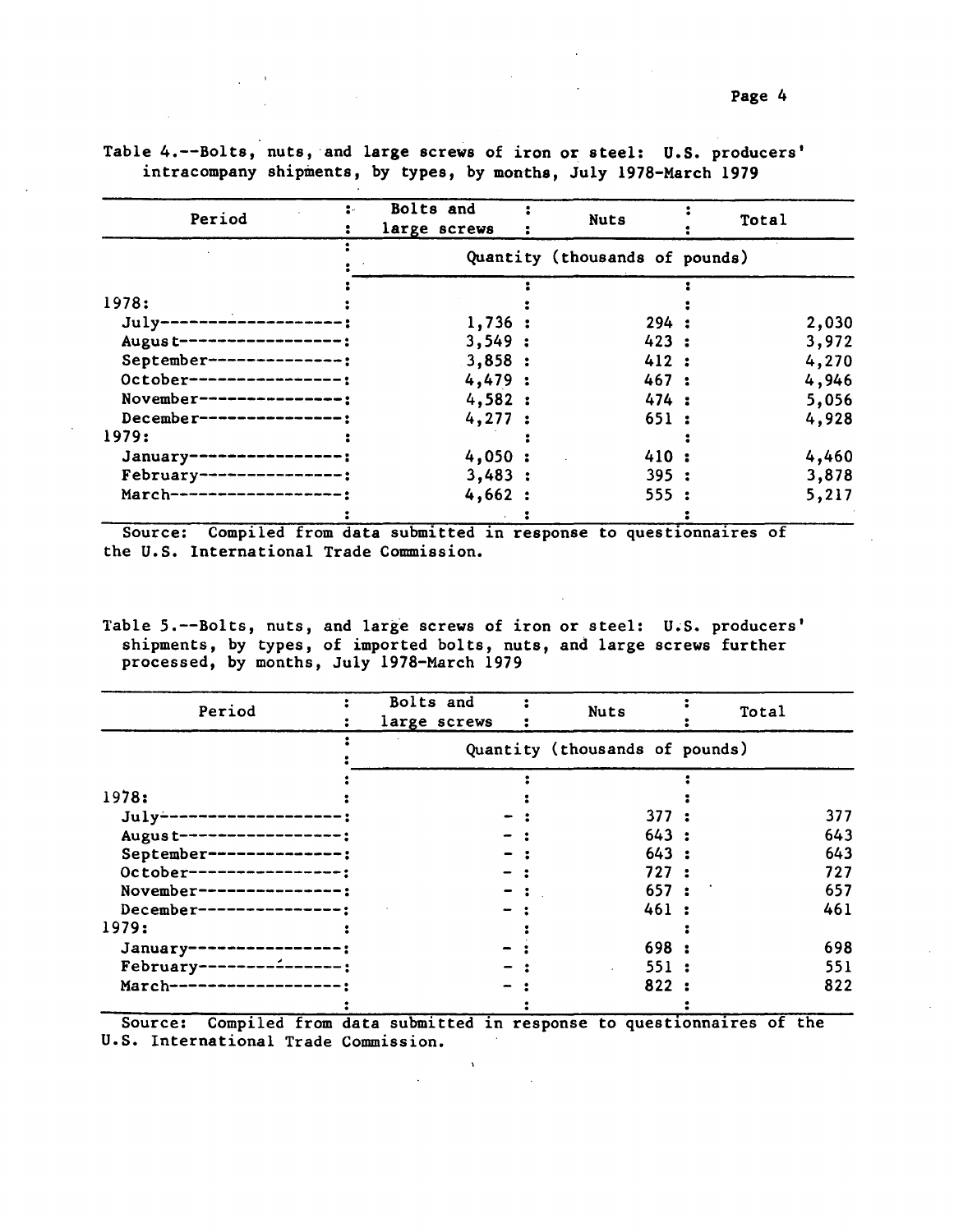| Period                         | Bolts and                      | <b>Nuts</b>                    | Total   |  |  |  |  |
|--------------------------------|--------------------------------|--------------------------------|---------|--|--|--|--|
|                                | large screws                   |                                |         |  |  |  |  |
|                                |                                | Quantity (thousands of pounds) |         |  |  |  |  |
|                                |                                |                                |         |  |  |  |  |
| 1975----------------------     | 329,758 :                      | 205,038:                       | 534,796 |  |  |  |  |
| 1976-----------------------    | 474,084 :                      | 230,390:                       | 704,474 |  |  |  |  |
| 1977-----------------------    | 491,140 :                      | 225,776:                       | 716,916 |  |  |  |  |
| 1978-------------------        | 571,324 :                      | 277,989                        | 849,313 |  |  |  |  |
|                                |                                |                                |         |  |  |  |  |
| $\frac{1978}{---}$             |                                |                                |         |  |  |  |  |
| $July------$                   | 51,026:                        | 26,048                         | 77,074  |  |  |  |  |
| August--------------------;    | 45,303:                        | 27,046                         | 72,349  |  |  |  |  |
| September-----------------;    | 37,430:                        | 27,950:                        | 65,380  |  |  |  |  |
| October-------------------:    | 38,995<br>$\ddot{\phantom{a}}$ | 27,756:                        | 66,751  |  |  |  |  |
| November--------------------   | 41,211                         | 25,896                         | 67,107  |  |  |  |  |
| December-----------------      | 23,825:                        | 29,356:                        | 53,181  |  |  |  |  |
|                                |                                |                                |         |  |  |  |  |
|                                |                                |                                |         |  |  |  |  |
| $\frac{1979}{---}$<br>January- | 37,790:                        | 27,391:                        | 65,181  |  |  |  |  |
| February---------------        | 41,955:                        | 26,219:                        | 68,174  |  |  |  |  |
| March-------------------       | 35,781:                        | 25,623:                        | 61,404  |  |  |  |  |
|                                |                                |                                |         |  |  |  |  |
|                                |                                | Value (thousands of dollars)   |         |  |  |  |  |
|                                |                                |                                |         |  |  |  |  |
| 1975-----------------------    | 108,336:                       | 99,459 :                       | 207,795 |  |  |  |  |
| 1976--------------------       | 129,297 :                      | 98,093 :                       | 227,390 |  |  |  |  |
| 1977----------------------     | 156,006 :                      | $100, 214$ :                   | 256,220 |  |  |  |  |
| 1978--------------------       | 210,917:                       | 157,948 :                      | 368,865 |  |  |  |  |
|                                |                                |                                |         |  |  |  |  |
| $\frac{1978}{1222}$            |                                |                                |         |  |  |  |  |
| July--------                   | 18,611:                        | 13,230:                        | 31,841  |  |  |  |  |
| August------------------       | 17,151:                        | 13,878:                        | 31,029  |  |  |  |  |
| September--------------        | 16,648:                        | 14,049:                        | 30,697  |  |  |  |  |
| October----------------        | 16,573:                        | 15,537:                        | 32,110  |  |  |  |  |
| November--------------         | 17,374 :                       | 14,466:                        | 31,840  |  |  |  |  |
| December--                     | 32,629:                        | 16,695:                        | 49,324  |  |  |  |  |
|                                |                                |                                |         |  |  |  |  |
| 1979                           |                                |                                |         |  |  |  |  |
| January-                       | 15,579:                        | 15,579:                        | 31,158  |  |  |  |  |
| February-                      | 20,161:                        | 14,260                         | 34,421  |  |  |  |  |
| March-                         | 14,397:                        | 15,147:                        | 29,544  |  |  |  |  |
|                                |                                |                                |         |  |  |  |  |

Table 6.--Bolts, nuts, and large screws of iron or steel: U.S. imports for consumption, by types, 1975-78, and specified periods, July 1978-March 1979

 $\mathbb{R}^2$ 

 $\mathbb{Z}$ 

 $\label{eq:2.1} \frac{1}{2}\int_{\mathbb{R}^3} \frac{1}{\sqrt{2\pi}}\left(\frac{1}{\sqrt{2\pi}}\right)^2 \frac{1}{\sqrt{2\pi}}\int_{\mathbb{R}^3} \frac{1}{\sqrt{2\pi}}\left(\frac{1}{\sqrt{2\pi}}\right)^2 \frac{1}{\sqrt{2\pi}}\int_{\mathbb{R}^3} \frac{1}{\sqrt{2\pi}}\left(\frac{1}{\sqrt{2\pi}}\right)^2 \frac{1}{\sqrt{2\pi}}\int_{\mathbb{R}^3} \frac{1}{\sqrt{2\pi}}\frac{1}{\sqrt{2\pi}}\frac{1}{\sqrt$ 

 $\hat{f}$  and  $\hat{f}$ 

 $\cdot$ 

Commerce.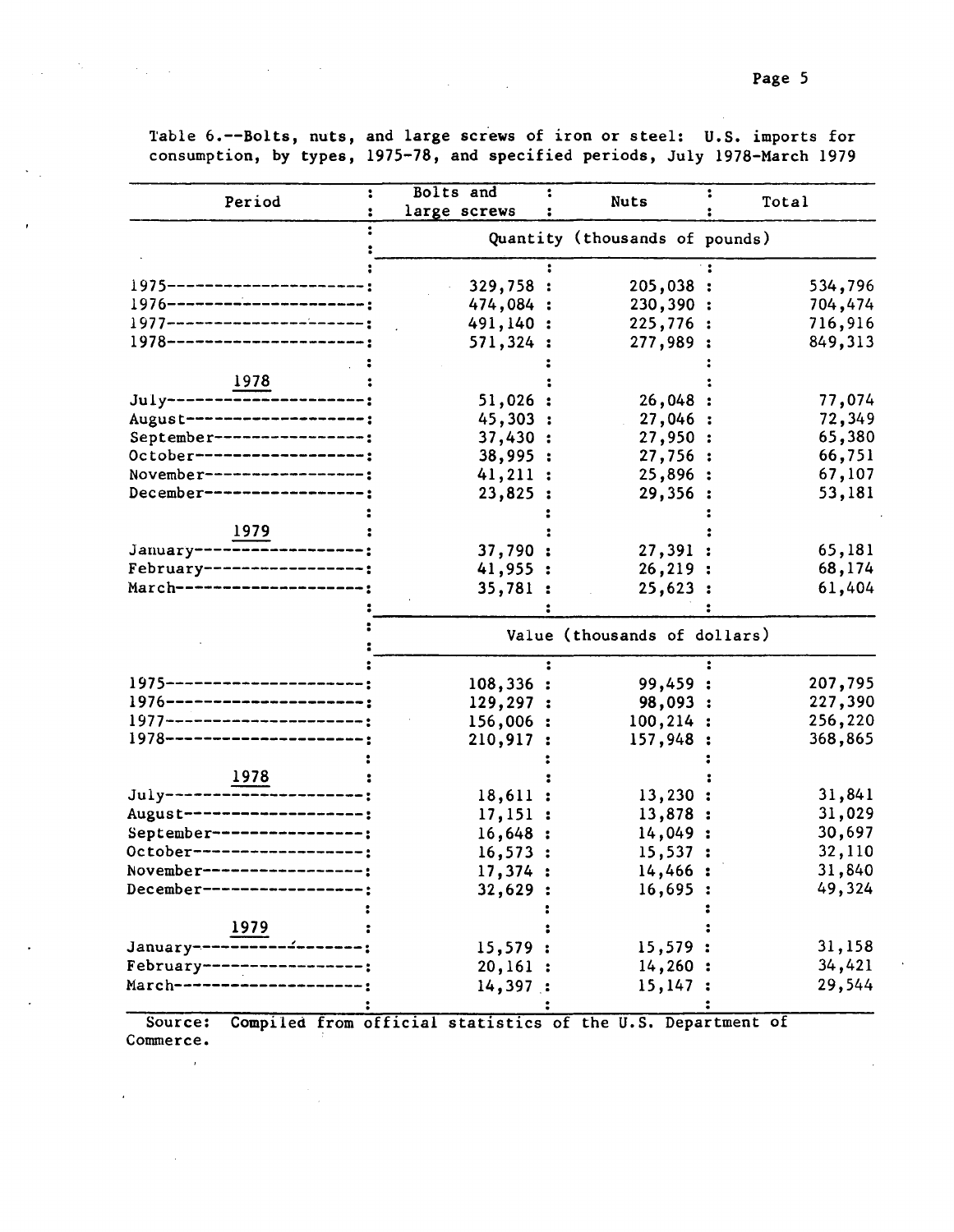Table 7.--Average number of persons employed in U.S. establishments in which bolts, nuts, and large screws were produced, total and production and related workers engaged in the production of all products and of bolts, nuts, and large screws, 1975-78 and specified periods July 1978-March 1979

| Period                 |               |          |              | Production and related workers engaged in the<br>production of-- |               |        |
|------------------------|---------------|----------|--------------|------------------------------------------------------------------|---------------|--------|
|                        | :All persons: | A11      | <b>Bolts</b> |                                                                  | :Total, bolts |        |
|                        |               | products | and large :  | <b>Nuts</b>                                                      | nuts, and     |        |
|                        |               |          | screws       |                                                                  | large screws  |        |
|                        |               |          |              |                                                                  |               |        |
| $1975$ --------------: | 35,101:       | 26,977:  | 10,290:      | 3,492:                                                           |               | 13,782 |
| $1976$ --------------: | 34,339:       | 27,080:  | 10,032:      | 3,435:                                                           |               | 13,467 |
| $1977$ -------------   | 35,172:       | 27,642:  | 10,040:      | 3,410:                                                           |               | 13,450 |
| $1978$ --------------: | 35,920:       | 27,738:  | 9,982:       | 3,334:                                                           |               | 13,316 |
|                        |               |          |              |                                                                  |               |        |
|                        |               |          |              |                                                                  |               |        |
| $July----------$       | 35,072:       | 26,536:  | 9,391:       | 3,142:                                                           |               | 12,533 |
| Augus t------------:   | 35,167:       | 26,616:  | 9,678:       | 3,262:                                                           |               | 12,950 |
| September--------:     | 35,274:       | 26,755:  | 9,323:       | 3,310:                                                           |               | 12,633 |
| $October-----$ :       | 35,822:       | 27,614:  | 9,773:       | 3,312:                                                           |               | 13,085 |
| November---------:     | 35,878:       | 27,246:  | 9,863:       | 3,380:                                                           |               | 13,243 |
| $December-----$        | 36,131:       | 27,491:  | 9,895:       | 3,412:                                                           |               | 13,307 |
|                        |               |          |              |                                                                  |               |        |
| 1979                   |               |          |              |                                                                  |               |        |
| $January-----$         | 36,438:       | 27,667:  | 10,063:      | 3,489:                                                           |               | 13,552 |
| $February-----$        | 37,069:       | 28,203:  | 10,266:      | 3,514:                                                           |               | 13,780 |
| $March-----$           | 37,125:       | 23,376:  | 10,359:      | 3,585:                                                           |               | 13,944 |
|                        |               |          |              |                                                                  |               |        |

Source: Compiled from data submitted in response to questionnaires of the U.S. International Trade Commission.

 $\overline{\phantom{a}}$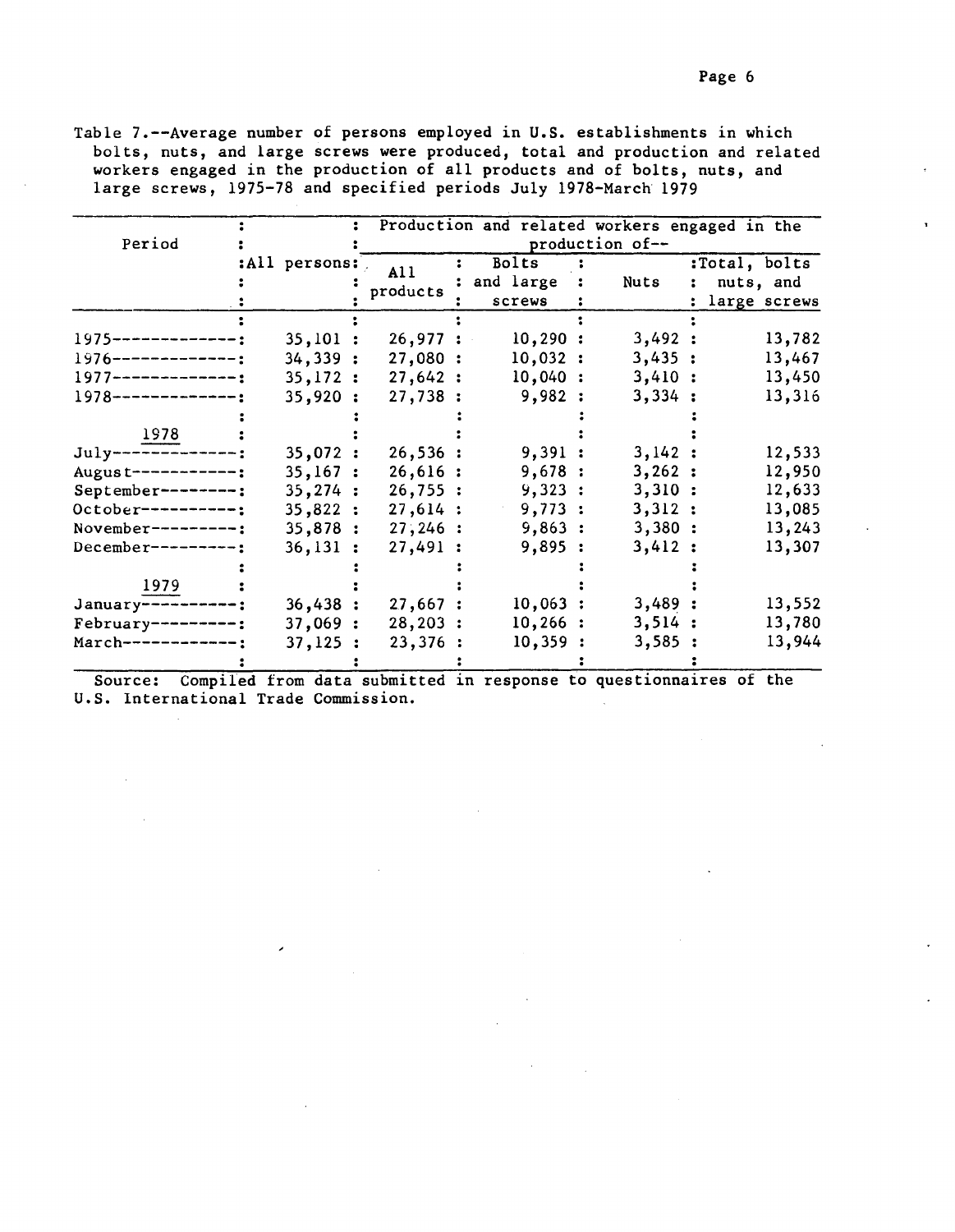$\mathcal{L}(\mathcal{F})$  and  $\mathcal{L}(\mathcal{F})$ 

Table 8.--Man-hours expended by production and related workers in U.S. establishments in which bolts, nuts, and large screws were produced, 1975-78, and specified periods, July 1978-March 1979

| Period                           | A11<br>products | Bolts and<br>large screws : | <b>Nuts</b> | Total,<br>: bolts, nuts,<br>and<br>large screws |
|----------------------------------|-----------------|-----------------------------|-------------|-------------------------------------------------|
|                                  |                 |                             |             |                                                 |
| 1975------------------------:    | 54,470:         | 20,636:                     | 6,737:      | 27,373                                          |
| 1976------------------------;    | .55,073:        | 20,643:                     | 6,771:      | 27,414                                          |
| 1977-------------------------    | 56, 213:        | 20,715:                     | 6,795:      | 27,510                                          |
| 1978-------------------------    | 56,449:         | 21,905:                     | 7,126:      | 29,031                                          |
| 1978                             |                 |                             |             |                                                 |
| July-----------------------;     | 3,984:          | 1,582:                      | 485 :       | 2,067                                           |
| Augus t---------------------;    | 4,646:          | 1,821:                      | 605:        | 2,426                                           |
| September-----------------;      | 4,667:          | 1,914:                      | 637:        | 2,551                                           |
| 0ctober-------------------;      | 4,928:          | 1,989:                      | 617:        | 2,606                                           |
| November-------------------;     | 4,848:          | 1,954:                      | 635:        | 2,589                                           |
| December-<br>-------------!      | 4,902:          | 1,925:                      | 630:        | 2,555                                           |
| 1979                             |                 |                             |             |                                                 |
| January-                         | 5,061:          | 2,018:                      | 691 :       | 2,709                                           |
| February-----<br>--------------- | 4,848:          | 1,978:                      | 672:        | 2,650                                           |
| March-<br>------------------     | 4,605:          | 2,222:                      | 757 :       | 2,979                                           |
|                                  |                 |                             |             |                                                 |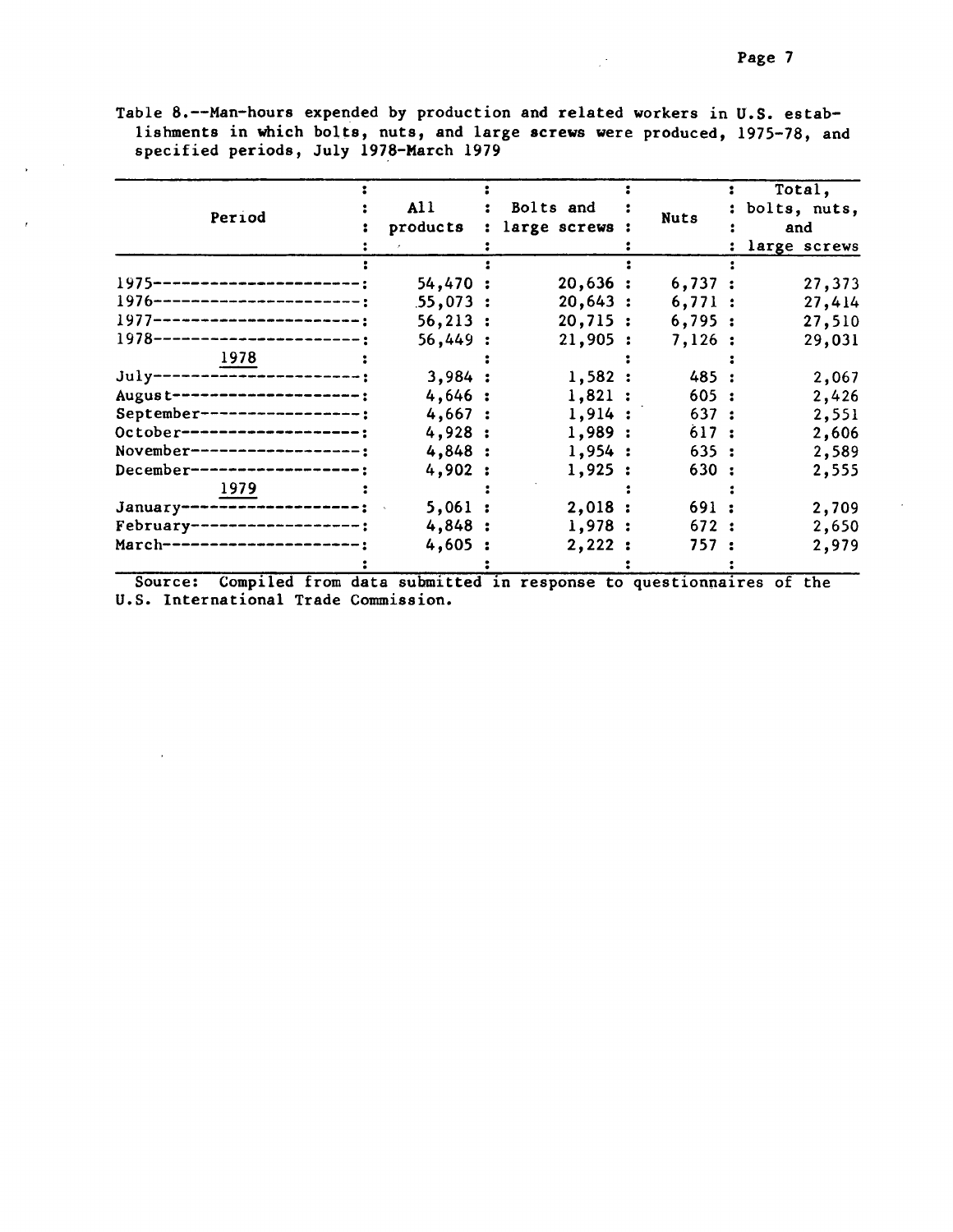Table 9.--Bolts, nuts, and large screws: Ranges and averages of lowest net selling prices received by U.S. producers to distributors, by specified periods, July 1975-March 1979

|                              | Domestic price                                |         |                                                                       |         |  |  |  |  |
|------------------------------|-----------------------------------------------|---------|-----------------------------------------------------------------------|---------|--|--|--|--|
| Period                       | Cap screws, grade<br>$2, 3/8" - 16 \times 1"$ |         | Cap screws, grade<br>$\ddot{\phantom{a}}$<br>$8, 3/8" - 16 \times 1"$ |         |  |  |  |  |
|                              | Range                                         | Average | Range                                                                 | Average |  |  |  |  |
|                              |                                               |         |                                                                       |         |  |  |  |  |
| 1975:                        |                                               |         |                                                                       |         |  |  |  |  |
| July-September-----------:   | $15.88 - 30.00$ :                             | 22.86:  | $20.43 - 44.80:$                                                      | 30.50   |  |  |  |  |
| October-December---------;   | $15.88 - 30.00$ :                             | 22.09:  | $20.43 - 44.80:$                                                      | 28.17   |  |  |  |  |
| 1976:                        |                                               |         |                                                                       |         |  |  |  |  |
| January-March -------------: | $15.90 - 30.00$ :                             | 21.74:  | $21.28 - 44.80$ :                                                     | 31.07   |  |  |  |  |
| April-June----------------;  | $15.90 - 27.00$ :                             | 21.75:  | $21.28 - 44.68$ :                                                     | 30.61   |  |  |  |  |
| July-September-----------:   | $15.87 - 27.30:$                              | 22.05:  | $21.28 - 40.32$ :                                                     | 29.24   |  |  |  |  |
| October-December---------;   | $15.90 - 27.30$ :                             | 21.88:  | $21.28 - 43.80:$                                                      | 30.91   |  |  |  |  |
| 1977:                        |                                               |         |                                                                       |         |  |  |  |  |
| January-March-------------;  | $15.90 - 27.30$ :                             | 21.64:  | $21.28 - 44.63$ :                                                     | 30.51   |  |  |  |  |
| April-June---------------;   | $15.90 - 31.57$ :                             | 20.53:  | $21.28 - 37.45$ :                                                     | 29.78   |  |  |  |  |
| July-September-----------;   | $15.90 - 22.86$ :                             | 19.88:  | $22.34 - 34.20$ :                                                     | 29.74   |  |  |  |  |
| October-December---------:   | $15.90 - 24.00$ :                             | 19.85:  | $22.34 - 36.76:$                                                      | 30.35   |  |  |  |  |
| 1978:                        |                                               |         |                                                                       |         |  |  |  |  |
| January-March-------------:  | $15.90 - 24.00$ :                             | 21.92:  | $28.45 - 40.32:$                                                      | 32.96   |  |  |  |  |
| April-June ---------------   | $15.90 - 25.02$ :                             | 21.38:  | $30.15 - 43.74$ :                                                     | 34.07   |  |  |  |  |
| 1978:                        |                                               |         |                                                                       |         |  |  |  |  |
| July----------------------;  | $17.58 - 58.21$ :                             | 23.66:  | $31.36 - 42.50$ :                                                     | 35.96   |  |  |  |  |
| Augus t--------------------; | $.17.58 - 38.21$ :                            | 23.36:  | $31.36 - 42.51$ :                                                     | 35.96   |  |  |  |  |
| September-----------------;  | $17.58 - 38.21$ :                             | 23.73:  | $31.36 - 42.51$ :                                                     | 37.68   |  |  |  |  |
| October-------------------;  | $17.58 - 38.21$ :                             | 24.54:  | $31.36 - 42.51$ :                                                     | 37.14   |  |  |  |  |
| November------------------:  | $17.58 - 38.21$ :                             | 24.69:  | $31.36 - 42.82:$                                                      | 38.09   |  |  |  |  |
| December-----------------;   | $17.58 - 38.21$ :                             | 24.69:  | $31.36 - 42.87$ :                                                     | 37.96   |  |  |  |  |
| 1979:                        |                                               |         |                                                                       |         |  |  |  |  |
| January--------------------  | $19.43 - 38.76$ :                             | 25.68:  | $31.36 - 42.25$ :                                                     | 38.53   |  |  |  |  |
| February------------------;  | $19.43 - 38.76$ :                             | 25.86:  | $31.36 - 43.27$ :                                                     | 38.70   |  |  |  |  |
| March----------------------  | $19.43 - 38.76$ :                             | 26.12:  | $31.36 - 43.27:$                                                      | 38.70   |  |  |  |  |
|                              |                                               |         |                                                                       |         |  |  |  |  |

(Per 1,000 pieces)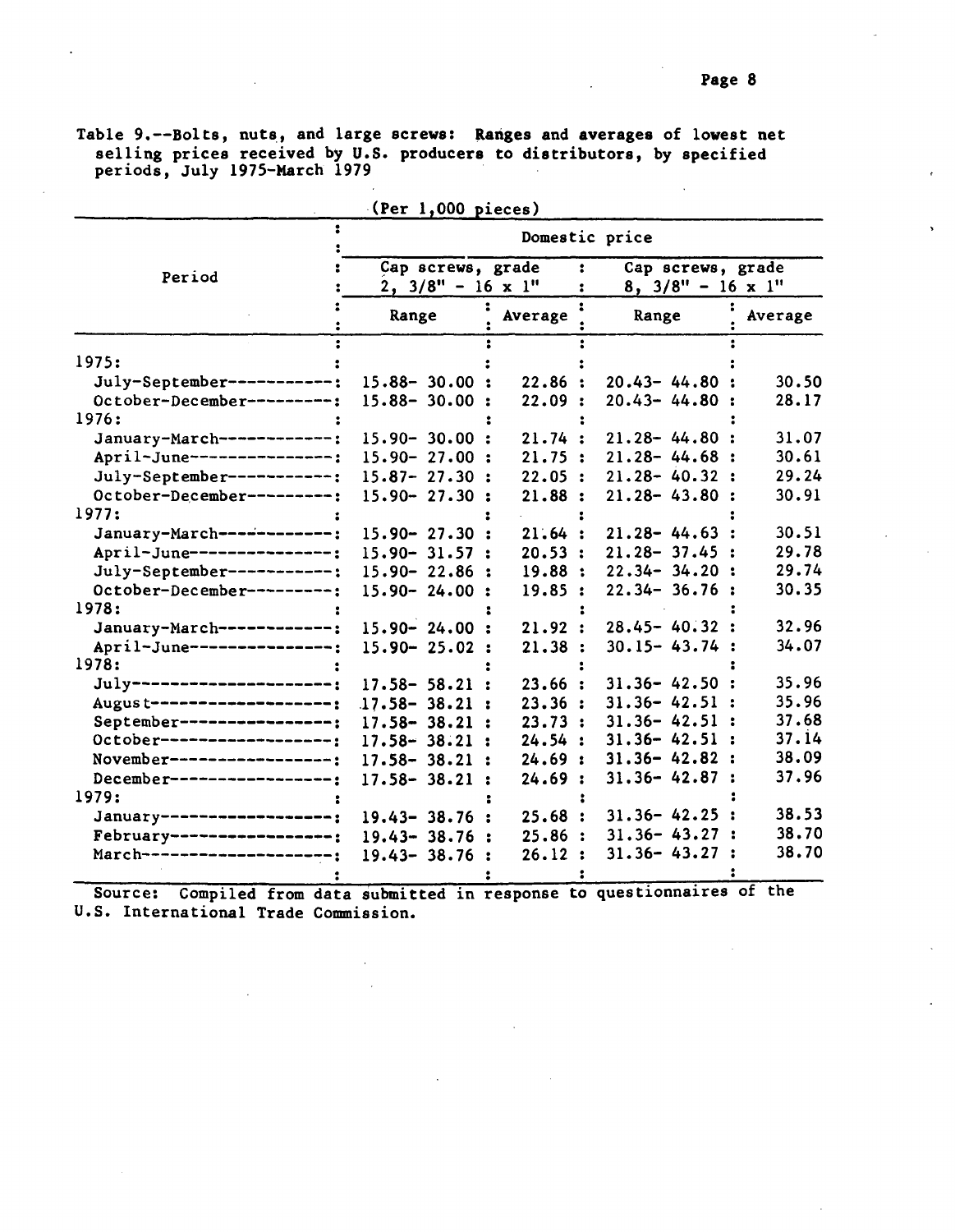Table 10.--Bolts, nuts, and large screws: Ranges and averages of lowest net selling prices received by U.S. producers to distributors, by specified periods, July 1975-March 1979

|                              |                   |         | Domestic price    |         |  |
|------------------------------|-------------------|---------|-------------------|---------|--|
| Period                       | Hexagon nuts,     |         | Hexagon nuts,     |         |  |
|                              | $1/4" - 20$       |         | $1/2" - 13$       |         |  |
|                              | Range             | Average | Range             | Average |  |
|                              |                   |         |                   |         |  |
| 1975:                        |                   |         |                   |         |  |
| July-September-----------:   | $2.91 - 10.00$ :  | 5.96:   | $16.89 - 37.02$ : | 25.12   |  |
| October-December--------     | $2.81 -$<br>9.93: | 5.94:   | $16.89 - 36.86$ : | 25.11   |  |
| 1976:                        |                   |         |                   |         |  |
| January-March------------:   | 8.81:<br>$2.69 -$ | 5.66:   | $17.60 - 33.42$ : | 24.22   |  |
| April-June----------------:  | $2.69 -$<br>8.80: | 5.66:   | $17.60 - 33.02$ : | 24.23   |  |
| July-September-----------;   | $2.63-$<br>9.78:  | 5.85:   | $17.60 - 36.93$ : | 25.00   |  |
| October-December---------:   | $2.63-$<br>9.83 : | 5.85:   | $17.60 - 28.40:$  | 23.84   |  |
| 1977:                        |                   |         |                   |         |  |
| January-March------------:   | 8.82:<br>$2.59 -$ | 5.72:   | $17.60 - 32.88$ : | 24.44   |  |
| April-June---------------:   | $2.59 -$<br>8.70: | 5.64 :  | $17.60 - 32.98$ : | 24.23   |  |
| July-September-----------:   | $3.06 -$<br>8.59: | 6.33:   | $18.48 - 29.68$ : | 23.52   |  |
| October-December---------:   | $3.40 -$<br>8.76: | 6.45:   | $18.48 - 31.67:$  | 24.42   |  |
| 1978:                        |                   |         |                   |         |  |
| January-March -------------: | 9.00:<br>$3.75 -$ | 6.50:   | $18.48 - 34.02$ : | 25.80   |  |
| April-June---------------:   | $4.00 -$<br>9.90: | 6.58:   | $18.48 - 37.26$ : | 26.20   |  |
| 1978:                        |                   |         |                   |         |  |
| July-----------------------; | $4.03 - 11.31$ :  | 7.66:   | $19.44 - 37.80:$  | 28.22   |  |
| Augus t--------------------; | 9.90:<br>$4.03 -$ | 7.31:   | $19.44 - 37.80$ : | 28.40   |  |
| September----------------:   | 9.90:<br>$4.03 -$ | 7.49:   | $19.44 - 37.80$ : | 28.90   |  |
| October--------------------  | 9.90:<br>$4.03 -$ | 7.51:   | $19.44 - 37.80:$  | 29.04   |  |
| November------------------   | $4.03 - 12.27:$   | 7.84:   | $19.44 - 37.26$ : | 28.15   |  |
| December-------------------  | $4.03 -$<br>9.90: | 7.55:   | $19.44 - 37.26$ : | 28.26   |  |
| 1979:                        |                   |         |                   |         |  |
| January-------------------:  | 9.90:<br>$4.20 -$ | 7.62:   | $21.97 - 37.26$ : | 30.03   |  |
| February------------------:  | 4.20-10.98 :      | 7.93:   | $21.97 - 41.04$ : | 30.51   |  |
| March---------------------   | $4.20 -$<br>6.98: | 7.91:   | $21.97 - 41.04$ : | 30.44   |  |
|                              |                   |         |                   |         |  |

 $(Per 1,000 pieces)$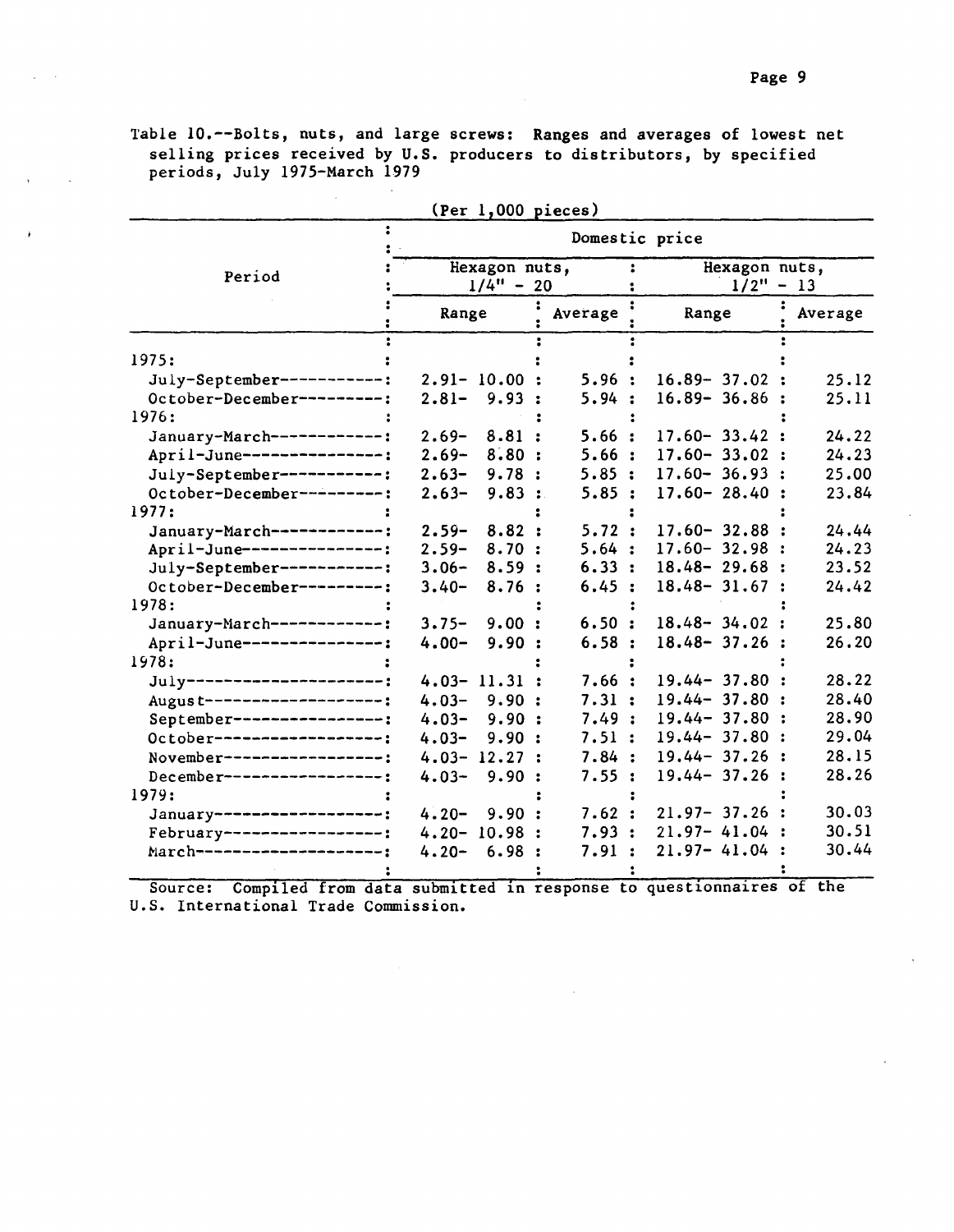Table 11.--Bolts, nuts, and large screws: Ranges and averages of lowest net selling prices received by U.S. producers on sales to distributors, by specified periods, July 1975-March 1979

| Period                                      | Domestic price                                   |          |                                |          |
|---------------------------------------------|--------------------------------------------------|----------|--------------------------------|----------|
|                                             | Structural bolts, A325<br>with nut, $3/4$ " x 2" |          | Carriage bolts,<br>$3/8"$ x 3" |          |
|                                             | Range                                            | Average  | Range                          | Average  |
|                                             |                                                  |          |                                |          |
| 1975:                                       |                                                  |          |                                |          |
| July-September----------: 187.18- 357.00 :  |                                                  | 293.33:  | $38.90 - 74.40$ :              | 52.72    |
| October-December--------:                   | 191.56-352.90:                                   | 290.28 : | $33.40 - 74.40:$               | 51.96    |
| 1976:                                       |                                                  |          |                                |          |
| January-March-----------: 189.43- 352.90 :  |                                                  | 289.66:  | $33.40 - 74.40:$               | 49.46    |
| April-June--------------:                   | $194.95 - 357.00:$                               | 308.26:  | $33.40 - 66.96:$               | 48.78    |
| July-September----------:                   | $199.30 - 357.00$ :                              | 293.23:  | $33.40 - 66.96:$               | 50.55    |
| October-December--------:                   | $162.55 - 339.20:$                               | 272.34:  | $33.40 - 66.96:$               | 50.70    |
| 1977:                                       |                                                  |          |                                |          |
| January-March------------:                  | $215.00 - 339.20$ :                              | 281.75:  | $33.40 - 55.80:$               | 47.78    |
| April-June---------------;                  | $215.00 - 339.20$ :                              | 282.92 : | $33.40 - 65.10$ :              | $-45.99$ |
| July-September----------:                   | $215.00 - 321.31$ :                              | 283.11 : | $33.40 - 55.80:$               | 43.57    |
| October-December--------:                   | $215.00 - 321.30$                                | 278.76 : | $33.40 - 59.52$ :              | 44.53    |
| 1978:                                       |                                                  |          |                                |          |
| January-March-----------: 216.41- 343.80 :  |                                                  | 299.46:  | $33.40 - 59.52$ :              | 44.68    |
| April-June--------------;                   | $246.89 - 343.80:$                               | 314.20:  | $37.40 - 59.52$ :              | 45.90    |
| 1978:                                       |                                                  |          |                                |          |
| July----------------------                  | $249.35 - 343.80:$                               | 314.61:  | $37.40 - 44.70$ :              | $-58.94$ |
| August-------------------: 149.35- 343.80 : |                                                  | 316.42:  | $42.72 - 144.70:$              | 58.98    |
| September----------------;                  | $249.35 - 343.80:$                               | 313.63:  | $37.40 - 144.70:$              | 59.24    |
| October-----------------                    | $249.35 - 343.80$                                | 317.18:  | $37.40 - 149.14$ :             | 59.86    |
| November-----------------:                  | $249.35 - 343.80$                                | 324.17:  | $37.40 - 149.14$ :             | 62.11    |
| December----------------:                   | $249.35 - 343.80:$                               | 319.99:  | $37.40 - 149.14$ :             | 60.80    |
| 1979:                                       |                                                  |          |                                |          |
| January--                                   | $249.35 - 343.80$ :                              | 318.63:  | 48.06-149.14 :                 | 66.11    |
| February-----------------:                  | $249.35 - 388.50$ :                              | 330.08 : | 48.06-149.14 :                 | 66.49    |
| March--------------------                   | $249.35 - 388.50$                                | 328.90 : | $49.46 - 149.14$ :             | 67.29    |
|                                             |                                                  |          |                                |          |

(In thousands of pieces)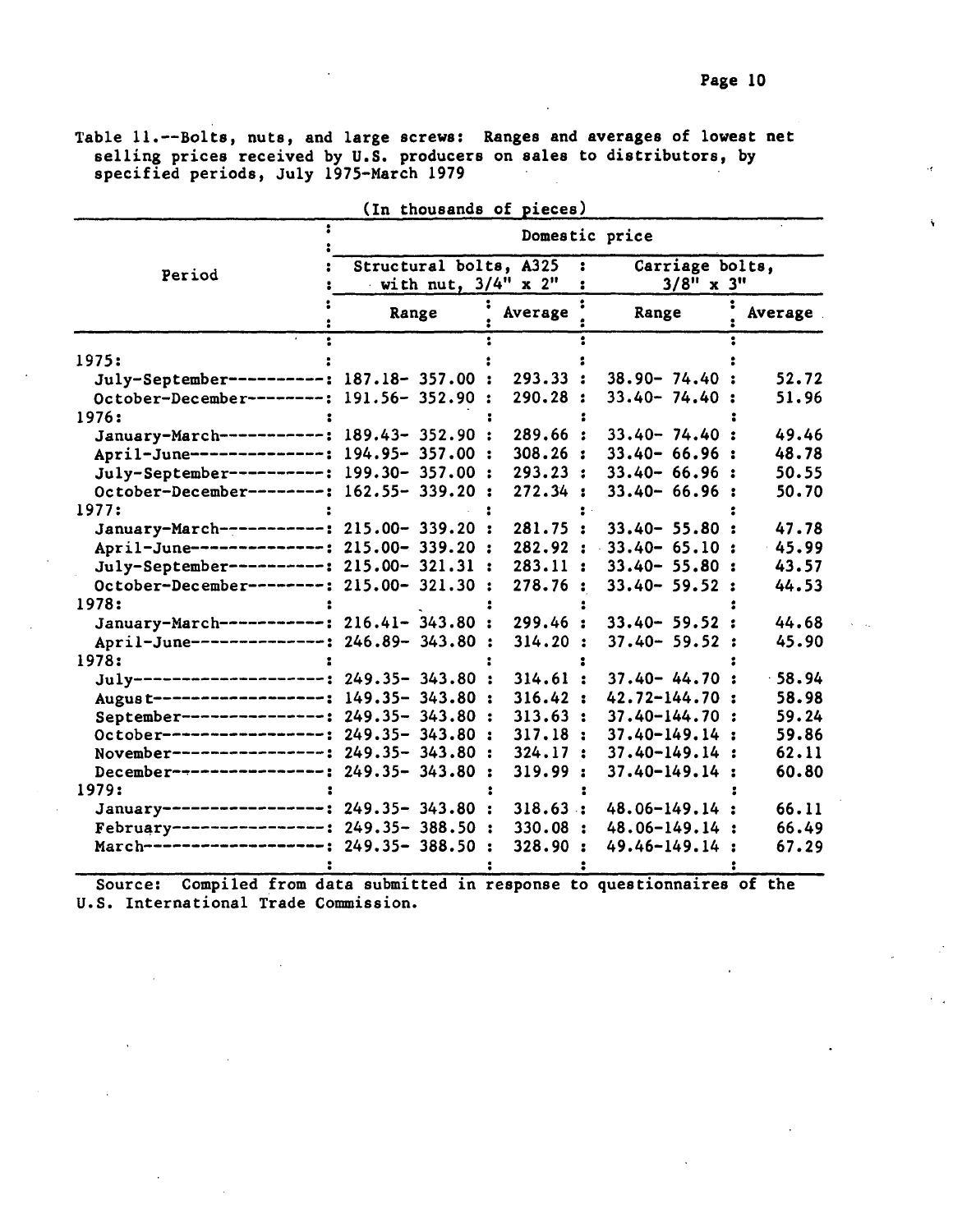Library Cataloging Data

U.S. International Trade Commission. Bolts, nuts, and large screws of iron or steel: U.S. production, shipments, imports, exports, apparent consumption, employment, man-hours, and prices, third and fourth quarters of 1978 and the first<br>quarter of 1979. Report to the President Report to the President on investigation no. 332-103 under section<br>332 of the Tariff act of 1930. Washington, 332 of the Tariff act of 1930. 1979.

10 p. illus. 28 cm. (USITC Publication 979)

1. Bolts and nuts. 2. Screws. I. Title.